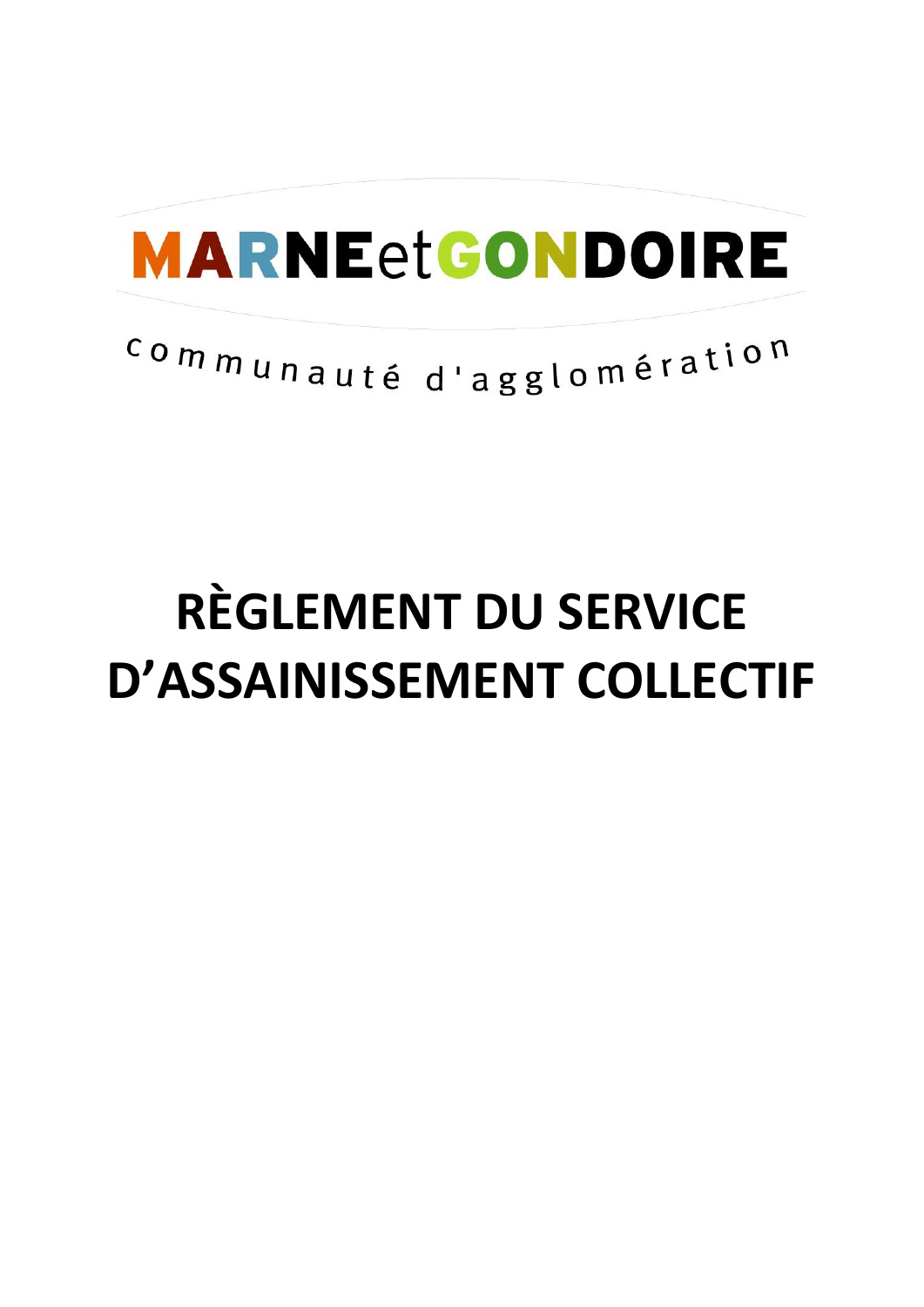# **SOMMAIRE**

| Article 7 SURVEILLANCE, ENTRETIEN, REPARATIONS, RENOUVELLEMENT DE LA PARTIE DES BRANCHEMENTS SITUES SOUS LE |  |
|-------------------------------------------------------------------------------------------------------------|--|
|                                                                                                             |  |
|                                                                                                             |  |
|                                                                                                             |  |
|                                                                                                             |  |
|                                                                                                             |  |
|                                                                                                             |  |
|                                                                                                             |  |
|                                                                                                             |  |
|                                                                                                             |  |
|                                                                                                             |  |
|                                                                                                             |  |
|                                                                                                             |  |
|                                                                                                             |  |
|                                                                                                             |  |
|                                                                                                             |  |
|                                                                                                             |  |
|                                                                                                             |  |
|                                                                                                             |  |
|                                                                                                             |  |
|                                                                                                             |  |
|                                                                                                             |  |
|                                                                                                             |  |
|                                                                                                             |  |
|                                                                                                             |  |
|                                                                                                             |  |
| Article 27 - SUPPRESSION DES ANCIENNES INSTALLATIONS, ANCIENNES FOSSES, ANCIENS CABINETS D'AISANCE  13      |  |
|                                                                                                             |  |
|                                                                                                             |  |
|                                                                                                             |  |
|                                                                                                             |  |
| Article 31 - INSTALLATION, ENTRETIEN, REPARATIONS ET RENOUVELLEMENT DES INSTALLATIONS PRIVATIVES            |  |
|                                                                                                             |  |
|                                                                                                             |  |
|                                                                                                             |  |
| CHAPITRE VI - CONTRÔLES DES RESEAUX PRIVES DES LOTISSEMENTS OU OPERATIONS GROUPEES DE CONSTRUCTIONS 15      |  |
|                                                                                                             |  |
| Article 35 - RACCORDEMENT AU RESEAU PUBLIC D'ASSAINISSEMENT DES OPERATIONS SOUMISES A AUTORISATIONS         |  |
|                                                                                                             |  |
|                                                                                                             |  |
|                                                                                                             |  |
|                                                                                                             |  |
|                                                                                                             |  |
|                                                                                                             |  |
|                                                                                                             |  |
|                                                                                                             |  |
|                                                                                                             |  |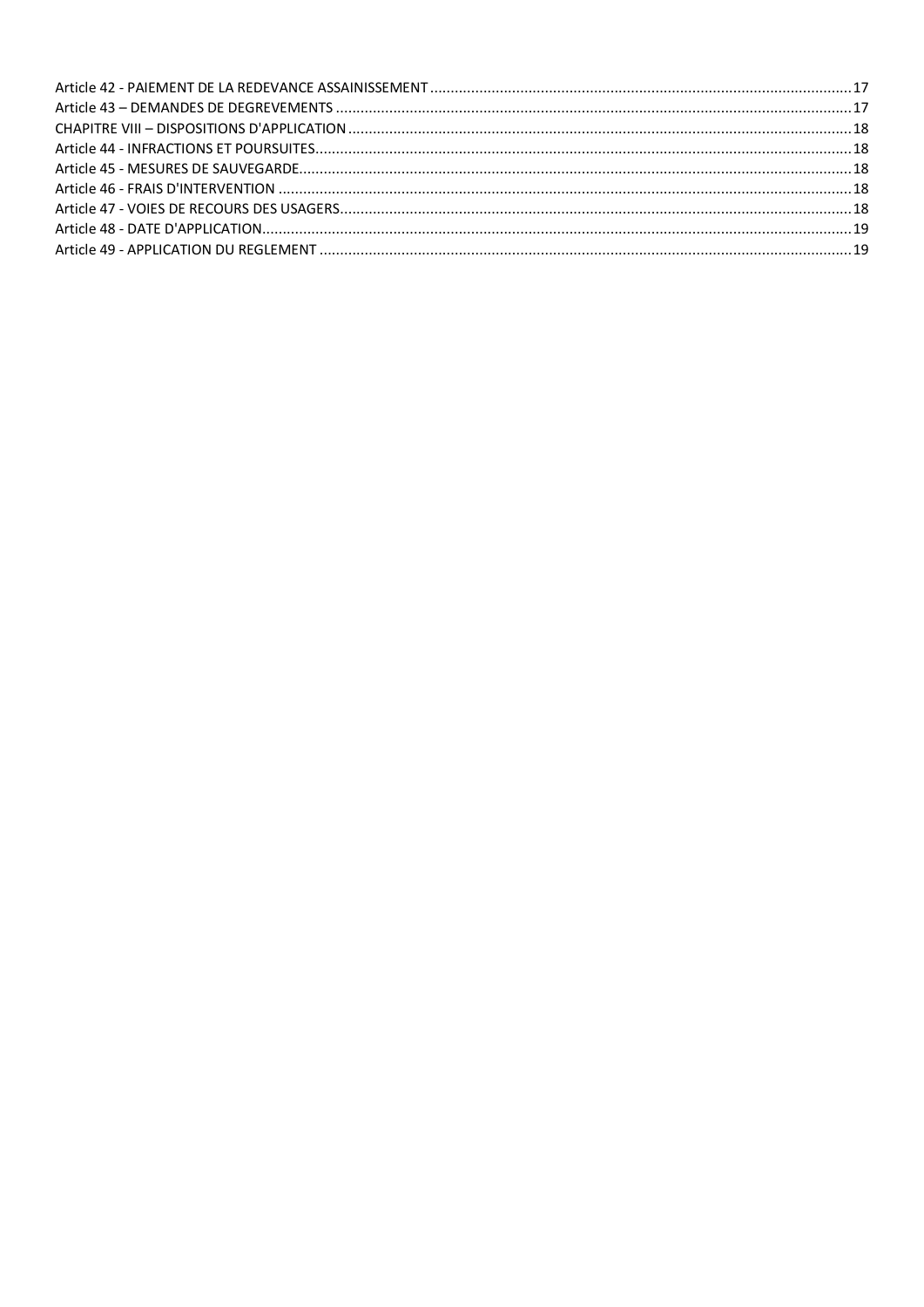# **PREAMBULE**

Le présent règlement définit le cadre des relations entre la Communauté d'Agglomération de Marne et Gondoire (CAMG), les usagers du service public et les propriétaires raccordés ou raccordables aux réseaux d'assainissement.

Le règlement est remis à l'usager, lors de l'accès au service, ou adressé par un courrier postal ou électronique. Il est également téléchargeable sur le site www.marneetgondoire.fr

Toutes modifications de la réglementation applicables au service public de l'assainissement collectif s'imposeront à la CAMG et aux usagers en priorité par rapport aux dispositions du présent règlement.

# **LES MOTS POUR SE COMPRENDRE**

# **La CAMG**

Désigne la Communauté d'Agglomération de Marne et Gondoire à laquelle les communes ont transféré leurs compétences et qui se substitue à elles à raison des compétences transférées.

# **L'usager**

Désigne toute personne occupant un immeuble ou un établissement raccordé aux réseaux publics d'assainissement afin que les eaux (usées et/ou pluviales) qui en sont issues soient collectées, transportées et traitées par les services publics de l'assainissement. L'usager peut avoir, ou non, la qualité de propriétaire de l'immeuble ou de l'établissement raccordé.

# **Le propriétaire**

Désigne la personne qui est propriétaire de l'immeuble concerné. L'usager et le propriétaire peuvent être, selon le cas, la même personne physique ou morale, ou des personnes distinctes.

# **L'Exploitant**

Désigne l'entreprise Société Française de Distribution d'Eau, groupe Veolia, à qui la CAMG a confié par contrat de délégation de service public, l'exploitation des réseaux d'assainissement.

# **Le Service de l'Assainissement**

Est constitué des services de la CAMG et de l'Exploitant.

# **Le Siam**

Désigne le Syndicat d'Assainissement de Marne la Vallée, responsable du transport et du traitement des eaux usées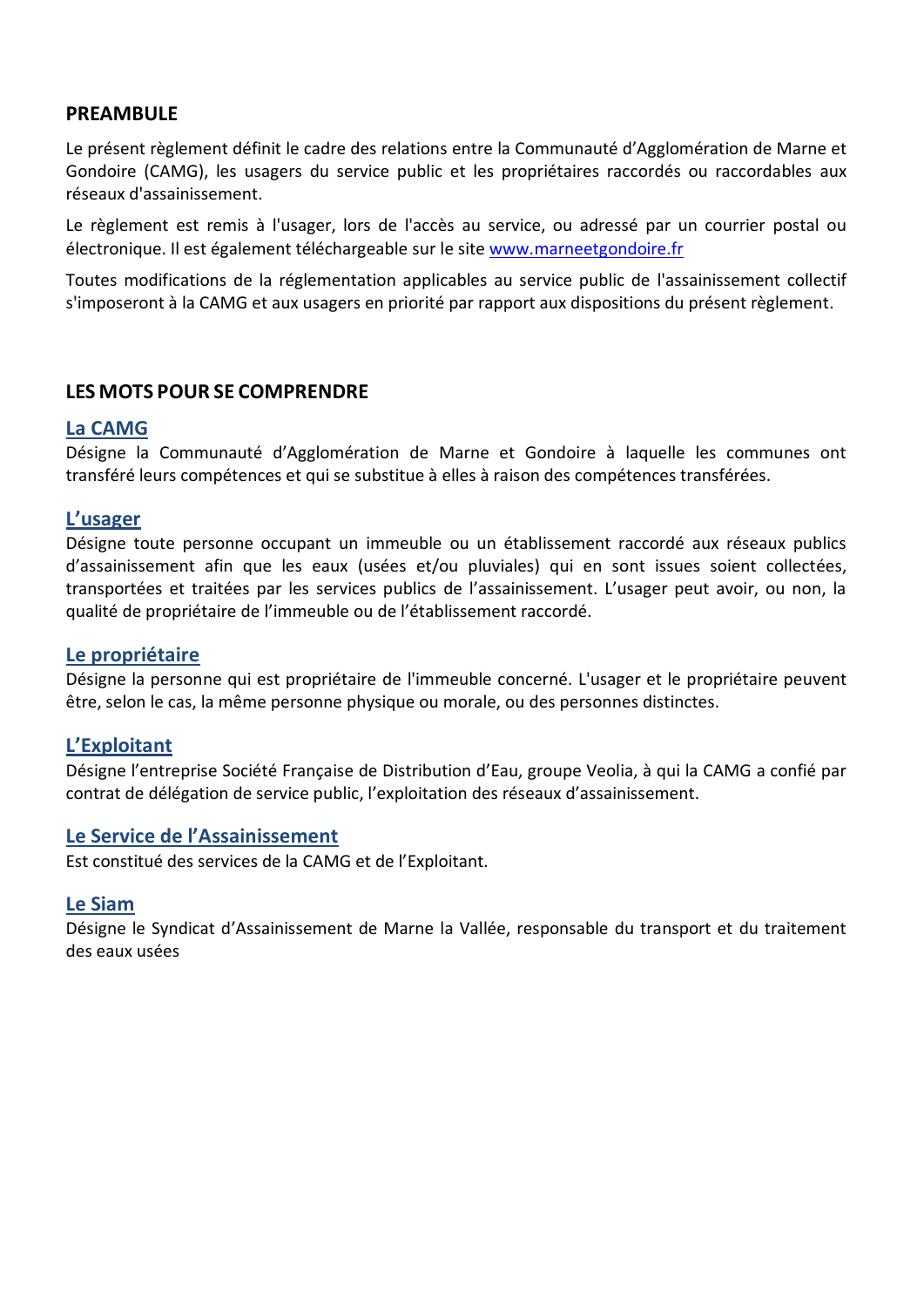# **CHAPITRE I – DISPOSITIONS GENERALES**

#### **Article 1 OBJET DU REGLEMENT**

Le présent règlement a pour objet de définir les conditions et modalités du déversement des eaux dans les réseaux d'assainissement de la CAMG.

Il définit les prestations assurées par le service ainsi que les obligations respectives de la CAMG, de l'Exploitant, des propriétaires et des usagers*.*

Les prescriptions du présent règlement ne font pas obstacle au respect de l'ensemble des réglementations en vigueur.

# **Article 2 DEFINITIONS (EAUX DOMESTIQUES, INDUSTRIELLES, PLUVIALES)**

Les eaux pouvant se déverser dans le réseau d'assainissement de la CAMG sont:

- les **eaux usées domestiques** : il s'agit des eaux ménagères (lessives, cuisine, bains) et des eaux-vannes (urines et matières fécales);

- les **eaux usées assimilées domestiques** : elles sont définies par l'article R213-48-1 du code de l'environnement. Il s'agit des eaux usées issues d'activités impliquant des utilisations de l'eau assimilables aux utilisations à des fins domestiques pour lesquelles les pollutions de l'eau résultent principalement de la satisfaction de besoins d'alimentation humaine, de lavage, et de soins d'hygiène des personnes physiques utilisant les locaux desservis ainsi que de nettoyage et de confort de ces locaux.

- les **eaux usées autres que domestiques** : il s'agit des eaux provenant d'une utilisation autre que domestique, issues notamment de tout établissement à vocation industrielle, commerciale ou artisanale.

les **eaux pluviales** qui sont celles qui proviennent des précipitations atmosphériques, notamment les eaux de ruissellement.

En principe, les eaux **industrielles** (assimilées domestiques ou autres que domestiques) peuvent être collectées avec les eaux usées domestiques. En tous cas, un arrêté d'autorisation de déversement suivi éventuellement d'une convention de déversement doivent autoriser les déversements sous conditions techniques et financières (voir **Erreur ! Source du renvoi introuvable.** et 14).

#### **Article 3 NATURE DES DEVERSEMENTS**

Quelle que soit la nature des eaux rejetées, il est formellement interdit, de déverser dans le réseau directement ou par l'intermédiaire d'une canalisation d'immeuble:

- les ordures ménagères, les déchets industriels solides, les produits de broyage,
- ß le contenu de fosses fixes ou mobiles, de fosses septiques ou chimiques,
- **EXECTES** les gaz inflammables ou toxiques, les hydrocarbures et leurs dérivés halogènes et, plus généralement, tous produits susceptibles de menacer la santé humaine et la sécurité des personnels d'exploitation,
- **EXECTES** les produits encrassants (boues, sables, gravats, laitances de ciment, cendres, cellulose, colles, goudrons, huiles, graisses, etc.), et les substances corrosives,
- **EXECTE les substances susceptibles de colorer anormalement les** eaux,
- **EXECTE:** les eaux industrielles ne répondant pas aux conditions générales d'admissibilité prescrites aux alinéas précédents,
- ß des déjections solides ou liquides d'origine animale, notamment le purin.
- ß tous déversements dont le pH est inférieur à 5,5 ou supérieur à 8,5,
- ß tous déversements qui, par leur quantité ou leur température, sont susceptibles de porter l'eau des égouts à une température supérieure à 30 °C ;

La liste de ces déversements interdits n'est qu'énonciative et non pas limitative.

Le rejet de substances radioactives ne peut être admis qu'avec l'accord de l'autorité sanitaire (maire de la commune), et seulement si leur concentration en radioéléments ne dépasse pas celle qui est considérée comme tolérable.

D'autres part, la vidange des eaux de piscines, conformément à l'article 33, est interdite dans le réseau d'assainissement collectif d'eaux usées.

## **Article 4 -DROITS DE LA CAMG**

Le Service de l'Assainissement peut être amené à effectuer, chez tout usager du service et à toute époque, tout prélèvement de contrôle qu'il estimerait utile, pour le bon fonctionnement du réseau. Si les rejets ne sont pas conformes aux critères définis dans ce présent règlement, les frais de contrôle et d'analyse occasionnés seront à la charge de l'usager sans préjudice des dommages-intérêts ou du remboursement des frais de remise en état qui pourront lui être réclamés si les déversements illicites ont occasionné des dégâts au réseau d'assainissement collectif.

## **Article 5 RACCORDEMENT / BRANCHEMENT**

En vertu de l'Article L. 1331-1 du Code de la Santé Publique, le raccordement aux égouts disposés pour recevoir les eaux usées et établis sous la voie publique, est obligatoire pour les immeubles y ayant accès soit directement, soit par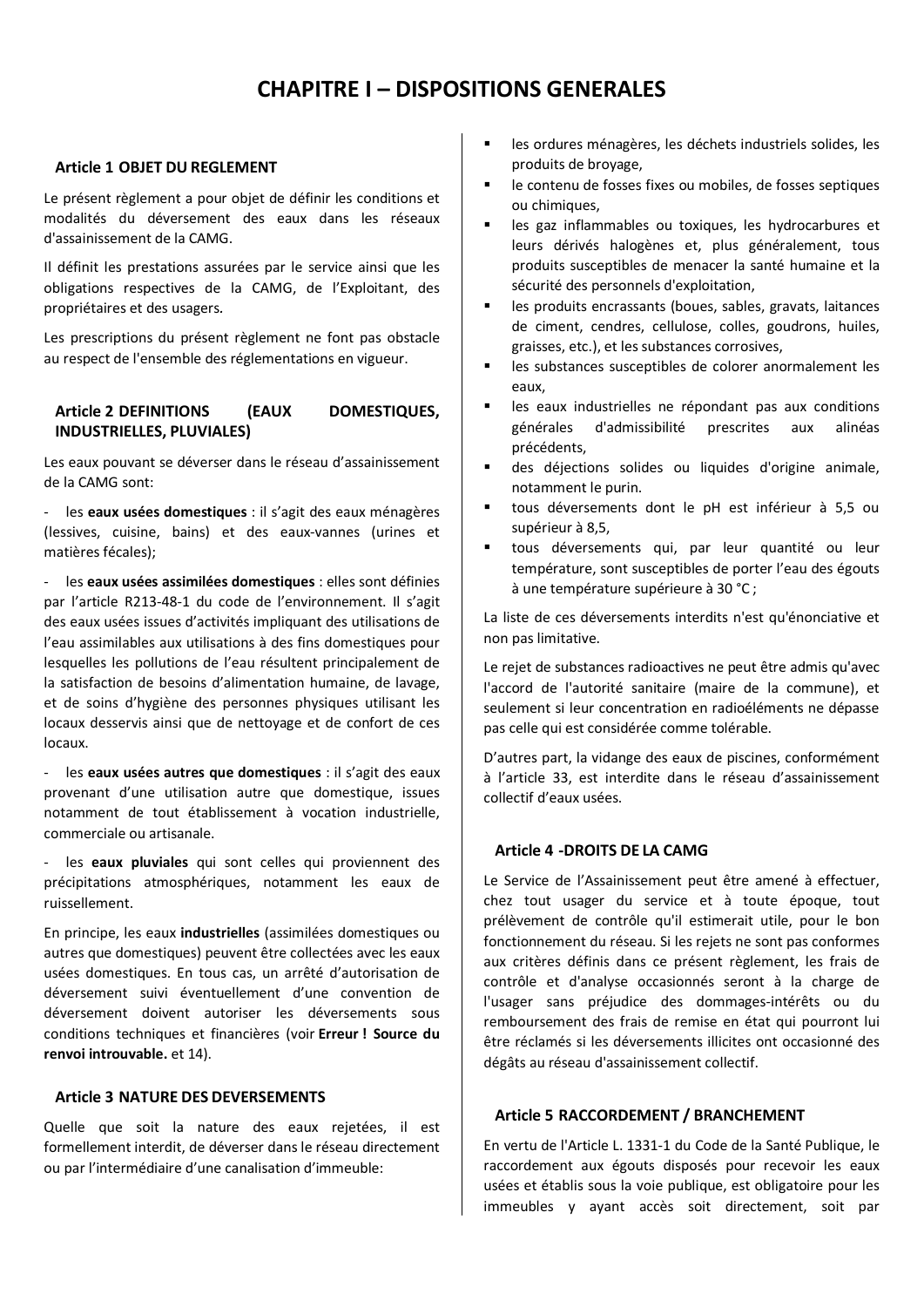l'intermédiaire de voies privées ou par servitude de passage ; les conditions générales de raccordement et de déversement sont fixées par les Articles L. 1331-2 à L. 1331-5 du Code de la Santé Publique.

Le branchement est établi sur le domaine public et doit être accessible. Il relie la partie privée de l'assainissement au réseau public.

#### **Raccordement**

Pour les immeubles édifiés postérieurement à la mise en service du réseau d'assainissement, la partie du branchement située sous le domaine public, est réalisée à la demande du propriétaire par l'Exploitant, ou sous sa direction, par une entreprise agréée au choix du propriétaire.

Lors de la construction d'un nouveau réseau d'eaux usées (art. L1331-2 du Code la santé publique), la CAMG exécutera ou pourra faire exécuter d'office les branchements de tous les immeubles riverains, partie comprise sous le domaine public jusque et y compris le regard le plus proche des limites du domaine public.

Ces branchements tels que définis dans le présent règlement sont incorporés au réseau public, propriété de la CAMG.

#### **Branchement**

Un branchement ne peut recueillir les eaux que d'un seul immeuble. Toutefois, sur accord de la CAMG, plusieurs branchements voisins peuvent se raccorder dans un regard intermédiaire placé en principe hors de la chaussée et relié à l'égout public par une conduite unique. Par contre, après accord de la CAMG, un usager peut disposer de plusieurs branchements.

#### **Article 6 AUTORISATION DE DEVERSEMENT**

Avant tout commencement des travaux, les propriétaires sont tenus d'adresser à la CAMG une demande de raccordement qui doit être signée par le propriétaire ou son mandataire. Elle comporte l'adresse de l'immeuble concerné par le raccordement sur le territoire de la CAMG et entraîne l'acceptation des dispositions du présent règlement. Cette demande est accompagnée des pièces demandées par la CAMG.

Le Service de l'Assainissement détermine, en accord avec le propriétaire de la construction à raccorder ou son mandataire, les conditions techniques et financières d'établissement du branchement, au vu de la demande.

Tout immeuble dont le raccordement est obligatoire doit faire l'objet d'un arrêté d'autorisation par la CAMG.

L'autorisation n'est pas transférable d'un immeuble à un autre, ni à une division de l'immeuble. Chacune des fractions devant alors faire l'objet d'une autorisation.

En cas de changement d'usager domestique pour quelque cause que ce soit, le nouvel usager est substitué à l'ancien. L'ancien usager ou, dans le cas de décès, ses héritiers ou ayants droit, restent responsables vis-à-vis du Service de l'Assainissement de toutes sommes dues en vertu de l'autorisation initiale.

# **Article 7 SURVEILLANCE, ENTRETIEN, REPARATIONS, RENOUVELLEMENT DE LA PARTIE DES BRANCHEMENTS SITUES SOUS LE DOMAINE PUBLIC**

La surveillance, l'entretien, les réparations et le renouvellement de tout ou partie des branchements situés sous le domaine public sont à la charge du Service de l'Assainissement.

Dans le cas où il est reconnu que les dommages y compris ceux causés aux tiers sont dus à la négligence, à l'imprudence ou à la malveillance d'un usager, les interventions de l'Exploitant pour entretien ou réparations sont à la charge du responsable de ces dégâts.

Le Service de l'Assainissement est en droit d'exécuter d'office, après information préalable de l'usager sauf cas d'urgence, et aux frais de l'usager s'il y a lieu, tous les travaux dont il serait amené à constater la nécessité, notamment en cas d'inobservation du présent règlement ou d'atteinte à la sécurité.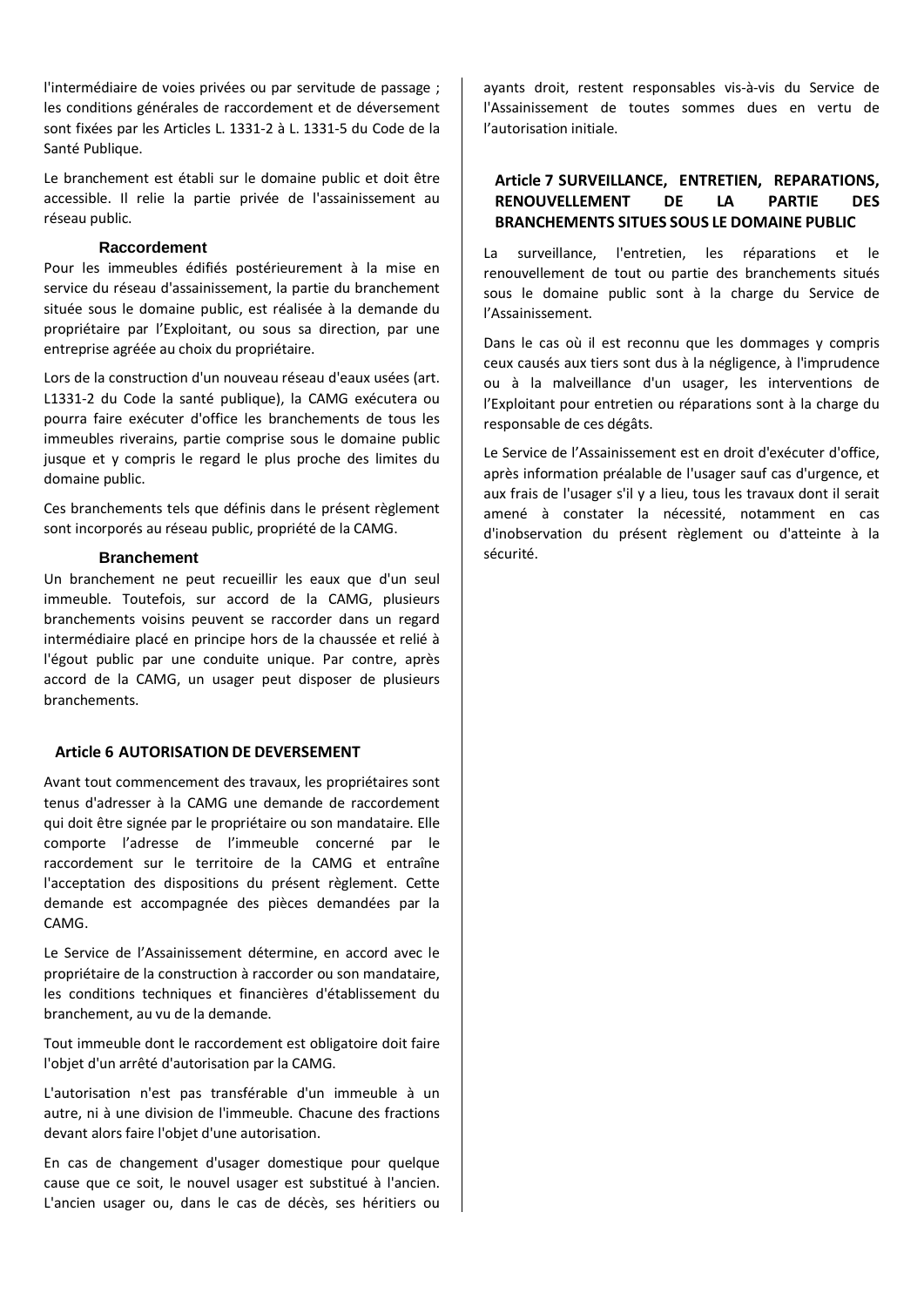# **CHAPITRE II - LES EAUX USEES DOMESTIQUES**

#### **Article 8 - OBLIGATION DE RACCORDEMENT**

**8.1** Comme le prescrivent les articles L.1331-1 et L.1331-4 du Code de la Santé Publique, tous les immeubles qui ont accès aux réseaux publics de collecte disposés pour recevoir les eaux usées domestiques et établis sous la voie publique, soit directement, soit par l'intermédiaire de voies privées ou de servitudes de passage, doivent obligatoirement être raccordés à ce réseau dans un délai de deux ans à compter de la date de sa mise en service.

Dans le cas de création de nouveau réseaux, la date de mise en service du réseau est celle communiquée par courrier par la CAMG à chaque propriétaire d'immeuble concerné.

Les constructions nouvelles, dans le cadre notamment d'autorisations d'urbanisme, doivent se raccorder immédiatement au réseau si celui-ci est accessible.

**8.2** Le Service de l'Assainissement reste seul juge du caractère raccordable ou non d'un immeuble.

Ainsi, un ensemble situé en contrebas d'un collecteur public qui le dessert peut être considéré comme raccordable. Le dispositif alors nécessaire pour le relevage des eaux usées est à la charge du propriétaire de l'immeuble.

**8.3** A défaut de raccordement dans le délai de deux ans à compter de la date de mise en service du réseau public de collecte, la CAMG percevra auprès des propriétaires des immeubles raccordables une somme équivalente à la redevance d'assainissement qu'ils auraient payée si leurs immeubles avaient été raccordés au réseau.

Passé le délai de deux ans, en cas de non raccordement effectif, une pénalité équivalente à 100 % de la redevance assainissement composée de la part collectivité (CAMG) et de la part de l'Exploitant est susceptible d'être appliquée pour les immeubles raccordables mais non raccordés, conformément à l'application de l'article L.1331-8 du code de la santé publique.

**8.4** Pour les immeubles ayant fait l'objet d'un permis de construire datant de moins de dix ans à la date de mise en service du réseau, et disposant d'un dispositif d'assainissement non collectif contrôlé conforme à la réglementation par le Service Public d'Assainissement Non Collectif (SPANC), le délai de raccordement est prolongé de telle sorte que la durée entre la date du permis de construire et la date de raccordement au réseau d'assainissement collectif ne puisse excéder 10 ans.

Dès que l'immeuble sera raccordé, au plus tard à la fin du délai fixé de raccordement, l'usager sera soumis à la redevance d'assainissement collectif.

Si au-delà de la date butoir de raccordement, l'immeuble n'est toujours pas raccordé, le propriétaire sera astreint au paiement d'une pénalité équivalente à la redevance d'assainissement pouvant être majorée jusqu'à 100%, pour non-respect des obligations de raccordement.

#### **Article 9 - CARACTERISTIQUES TECHNIQUES DES BRANCHEMENTS EAUX USEES DOMESTIQUES**

Les branchements seront réalisés selon les prescriptions des règlements en vigueur, notamment le fascicule 70 du cahier des clauses techniques générales, et le cahier des prescriptions techniques de la CAMG.

#### **Article 10 - ALIMENTATION ALTERNATIVE EN EAU**

Les eaux pluviales rejetées au réseau d'assainissement après récupération et réutilisation à l'intérieur ou à l'extérieur d'un bâtiment sont assimilées à des eaux usées.

Tout propriétaire tenu de se raccorder au réseau d'assainissement, alimenté en eau totalement ou partiellement par une ressource distincte du réseau public (puits, eau de pluie etc.) devra, conformément à l'article R. 2224-19-4 du Code Général des Collectivités Territoriales, adresser une déclaration d'usage en Mairie et auprès du Service de l'Assainissement et se conformer aux prescriptions de l'arrêté du 21 août 2008 *relatif à la récupération des eaux de pluie et à leur usage à l'intérieur et à l'extérieur des bâtiments.*

Les modalités de facturation des eaux usées en résultant sont décrites dans l'article 37.2.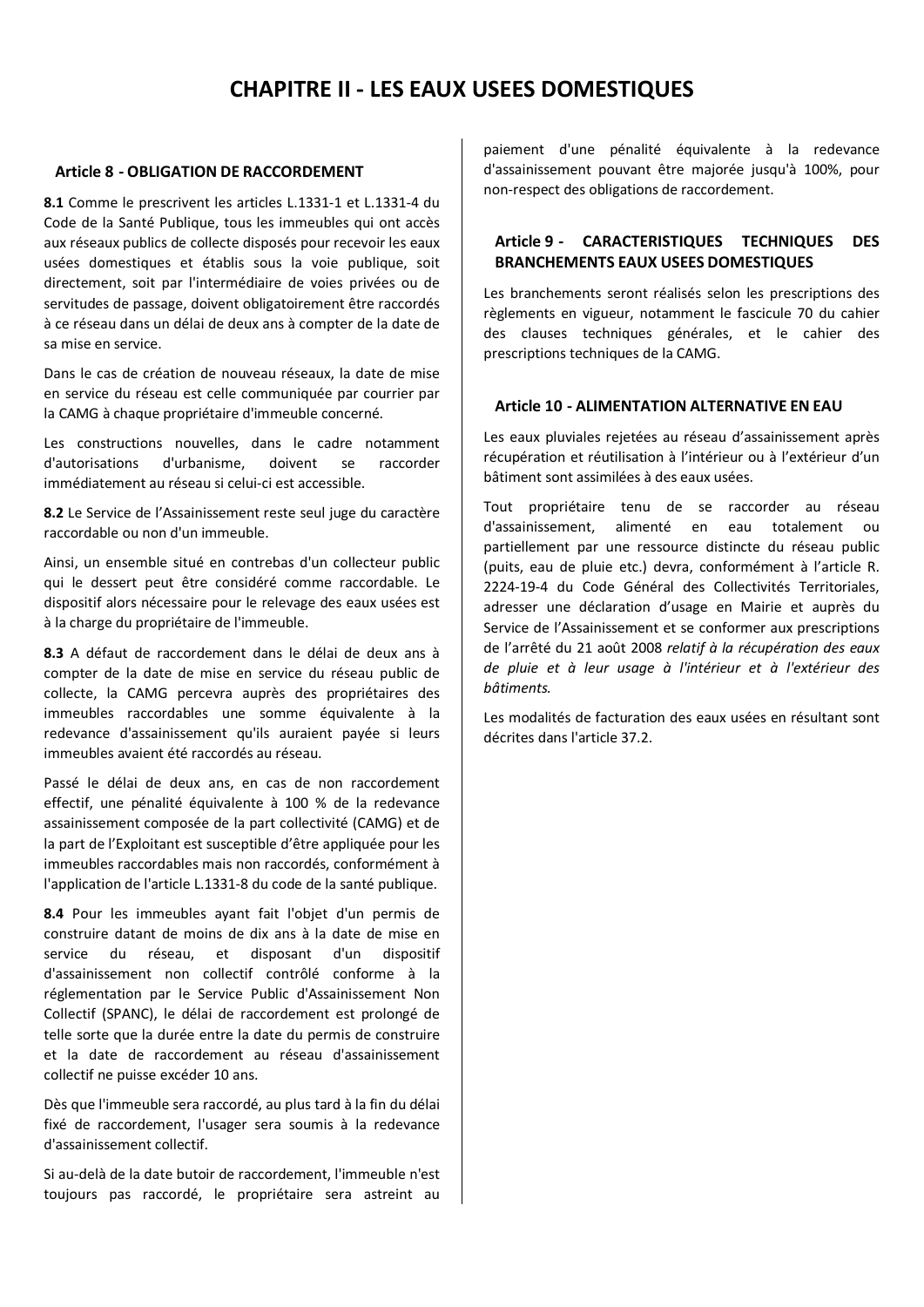# **CHAPITRE III - LES EAUX USEES INDUSTRIELLES (ASSIMILEES DOMESTIQUE OU AUTRES QUE DOMESTIQUE)**

#### **Article 11 - DEFINITION**

**Eaux assimilées domestiques** : Sont classés dans les eaux assimilables à un usage domestique tous les rejets correspondant à une utilisation de l'eau comprise dans les activités listées à l'article R. 213-48-1 du code de l'environnement.

Les activités concernées sont (liste non exhaustive) :

- Commerce de détail,

- Services contribuant aux soins d'hygiène des personnes (laverie, nettoyage à sec, coiffure,

- etc.)

- Hébergement de personnes (hôtellerie, campings, centres de soin, casernes, centres pénitentiaires, etc.)

- Restauration (sur place et à emporter)

- Tertiaires (administrations, sièges sociaux, enseignement, services informatiques, etc.)

- Santé humaine au sens large (cabinets médicaux, dentaires ou imagerie, maison de retraite, etc.) sauf hôpitaux et cliniques

- Activités sportives, culturelles, récréatives et de loisirs y compris les piscines, autre qu'à usage unifamilial.

Les **eaux autres que domestiques** : Sont classés, dans ces eaux, tous les rejets correspondant à une utilisation de l'eau autre que domestique et non assimilables à un usage domestique.

Les données quantitatives et qualitatives des rejets sont précisées dans les autorisations et/ou les conventions spéciales de rejet) consenties par la CAMG et le Siam à l'établissement désireux de se raccorder au réseau public d'assainissement.

#### **Article 12 - CONDITIONS DE RACCORDEMENT**

**15.1 Raccordement des eaux assimilables à un usage domestique** : Conformément à l'article L1331-7-1 du code de la santé publique, le propriétaire des installations concernées a droit, à sa demande, au déversement de ses eaux sous réserve que celles-ci soient compatibles avec le bon fonctionnement des installations publiques d'assainissement. Ce droit est octroyé dans la limite des capacités de transport et d'épuration des installations existantes ou en cours de réalisation.

Une demande de branchement spécifique sera soumise à acceptation de la CAMG et/ou du Siam.

**15.2 Raccordement des eaux autres que domestiques** : Le raccordement au réseau public d'assainissement des établissements déversant des eaux usées autres que domestiques n'est pas obligatoire pour la CAMG. Une autorisation délivrée au titre de la législation des installations classées pour la protection de l'environnement ou au titre du droit de l'urbanisme ne vaut pas autorisation de rejet dans le réseau public.

Toutefois, les établissements peuvent être autorisés à déverser leurs eaux industrielles au réseau public dans la mesure où ces déversements sont compatibles avec les conditions générales d'admissibilité.

L'autorisation de déversement est un acte administratif unilatéral délivré par la CAMG (maître d'ouvrage du réseau de collecte), après avis du Siam (maître d'ouvrage des réseaux de transport ainsi que de la station d'épuration des eaux usées et du traitement des boues en aval), qui autorise les rejets aqueux des établissements à caractère industriel dans le réseau public d'assainissement. L'arrêté d'autorisation fixe notamment sa durée, les critères de qualité de l'eau avant rejet au réseau public d'assainissement.

Lorsque les conditions de déversement nécessiteront des modalités d'application complémentaires, une convention spéciale de déversement viendra compléter l'autorisation de déversement. La convention de déversement est un contrat de droit privé signé entre l'établissement et les acteurs du système d'assainissement (CAMG, Siam et Exploitant). Elle permet de préciser et de développer les conditions techniques, juridiques et financières de l'arrêté d'autorisation de déversement si l'activité de l'établissement le nécessite (établissement potentiellement polluant). Elle sera établie si de l'eau est utilisée dans le process de l'établissement ou que ce dernier présente un risque de pollution pour le système d'assainissement.

#### **Article 13 - BRANCHEMENT.**

Les établissements consommateurs d'eau à des fins industrielles devront, s'ils en sont requis par le Service de l'Assainissement, être pourvus de deux branchements eaux usées distincts :

- · un branchement eaux domestiques,
- un branchement eaux industrielles.

Les articles relatifs aux branchements particuliers, sont applicables aux deux branchements demandés.

#### **Article 14 - REGIMES PARTICULIERS DE REDEVANCE**

Si le rejet d'eaux industrielles entraîne pour les réseaux et la station d'épuration des sujétions spéciales d'équipement et d'exploitation, l'autorisation de déversement peut être subordonnée à des participations financières aux frais de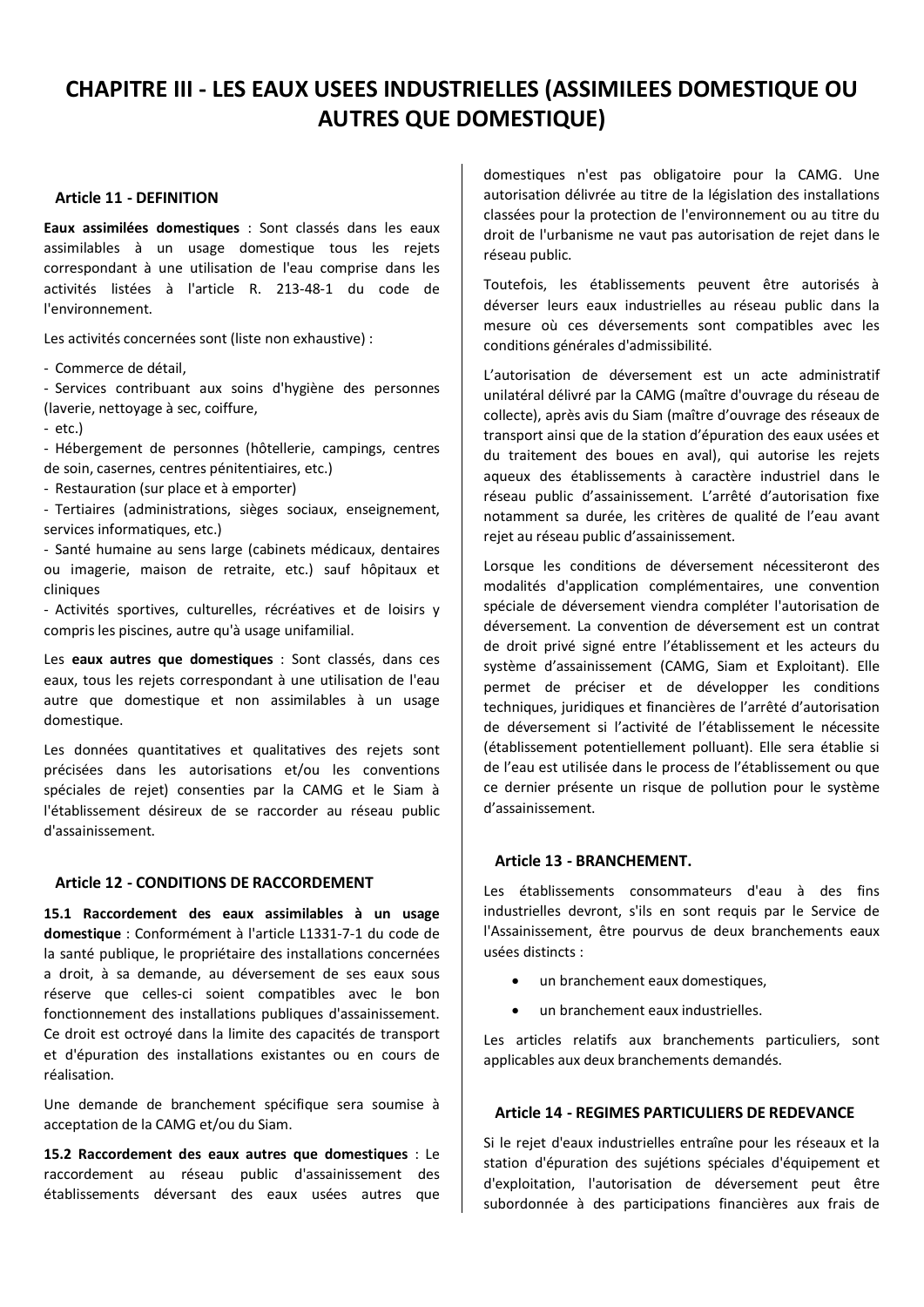premier équipement, d'équipement complémentaire et d'exploitation, à la charge de l'auteur du déversement, en application de l'Article L. 1331 10 du Code de la Santé Publique.

Dans le cadre de la convention, il est fait application de coefficients de pollution et de rejet, fixés en fonction des caractéristiques des eaux effectivement rejetées. L'assiette est définie par un nombre de mètres cubes d'eau, selon l'un des régimes énoncés par les Articles R2224-19.1 à R2224-19.11 du Code Général des Collectivités Territoriales.

## **Article 15 - CONSTAT ET CONTROLE SUR SITES INDUSTRIELS**

Le propriétaire doit veiller au bon état d'entretien et au nettoyage régulier de l'ensemble des installations intérieures, les frais lui incombant.

Les agents du Service de l'Assainissement et du Siam doivent pouvoir accéder à tout moment aux installations intérieures, notamment les séparateurs de graisses, d'hydrocarbures et les fosses à boue, pour en vérifier le bon état d'entretien.

Sur injonction du Service de l'Assainissement ou du Siam, et dans le délai fixé par eux, le propriétaire ou l'exploitant doit remédier aux défauts constatés en faisant exécuter, à ses frais, les réparations ou nettoiements ordonnés.

Des prélèvements et contrôles pourront être effectués, à tout moment, par le Service de l'Assainissement ou le Siam, dans les regards de visite afin de vérifier si les déversements dans le réseau public d'assainissement sont conformes aux prescriptions réglementaires et aux dispositions de la convention de déversement.

Les analyses seront faites par le laboratoire du Service de l'Assainissement ou tout autre laboratoire agréé. Les frais d'analyse seront supportés par le propriétaire du branchement concerné si les résultats démontrent que les effluents ne sont pas conformes aux prescriptions.

Si les rejets ne sont pas conformes aux critères définis, les autorisations de déversements pourront être immédiatement suspendues.

## **Article 16 - NEUTRALISATION OU TRAITEMENT PREALABLE DES EAUX INDUSTRIELLES :**

Doivent subir une neutralisation ou traitement préalable, avant leur rejet dans le réseau public, les eaux industrielles contenant des substances susceptibles :

- De porter atteinte à la santé du personnel qui travaille dans le système d'assainissement,
- D'endommager le système de collecte et de transport, la station d'épuration et leurs équipements connexes,
- D'entraver le fonctionnement de la station d'épuration des eaux usées et le traitement des boues,
- D'être à l'origine de dommages à la flore ou à la faune aquatique, d'effets nuisibles sur la santé, ou d'une remise en cause d'usages existants (prélèvement pour l'adduction en eau potable, zones de baignades,…) à l'aval des points de déversement des collecteurs publics.
- D'empêcher l'évacuation des boues en toute sécurité d'une manière acceptable pour l'environnement.

#### **Article 17 - CONDITIONS GENERALES D'ADMISSIBILITE DES EAUX USEES INDUSTRIELLES**

Les effluents industriels doivent être conformes aux prescriptions ci-après :

- $\checkmark$  Le potentiel Hydrogène (pH) est compris entre 6,5 et 8,5.
- $\checkmark$  La température est inférieure ou au plus égale à 30°C.
- $\checkmark$  La conductivité ou potentiel redox (rH) des effluents doit être inférieure à 16.
- $\checkmark$  Ne pas contenir plus de 300 mg par litre de Matière En Suspension (MES).
- $\checkmark$  Présenter une Demande Chimique en Oxygène (DCO) inférieure ou égale à 1 500 mg par litre.
- $\checkmark$  Présenter une Demande Biochimique en Oxygène à 5 jours (DBO5) inférieure ou égale à 500 mg par litre.
- $\checkmark$  Le rapport DCO/DBO5 ne doit pas excéder 3.
- $\checkmark$  Présenter une concentration en matières organiques telle que la teneur en azote totale n'excède pas 150 mg par litre si on l'exprime en azote élémentaire (N), ou 200 mg par litre si on l'exprime en ions ammonium (NH4+).
- $\checkmark$  Présenter une concentration en phosphore total, exprimée en phosphore élémentaire (P), inférieure ou égale à 15 mg par litre.
- $\checkmark$  Être débarrassés des matières flottantes, déposables ou précipitables, susceptibles, directement ou indirectement, après mélange avec d'autres effluents, de perturber le bon fonctionnement des ouvrages ou de développer des gaz nuisibles ou incommodant les égoutiers dans leur travail.
- $\checkmark$  Ne pas contenir de composés cycliques hydroxylés, ni leurs dérivés halogènes.
- $\checkmark$  Ne pas renfermer de substances capables d'entraîner la destruction de la vie bactérienne des stations d'épuration, ou la destruction de la vie aquatique, sous toutes ses formes, à l'aval des points de déversement des collecteurs publics.

# **Article 18 VALEURS LIMITES DES SUBSTANCES NOCIVES DANS LES EAUX INDUSTRIELLES :**

La teneur des eaux usées en substances nocives ne peut, en aucun cas, au moment de leur rejet dans les collecteurs d'eaux usées, dépasser pour les corps chimiques énumérés ci-après, les valeurs suivantes :

| 10 mg/ $\vert$       |
|----------------------|
| $0.1 \text{ mg} / 1$ |
| $1 \text{ mg} / 1$   |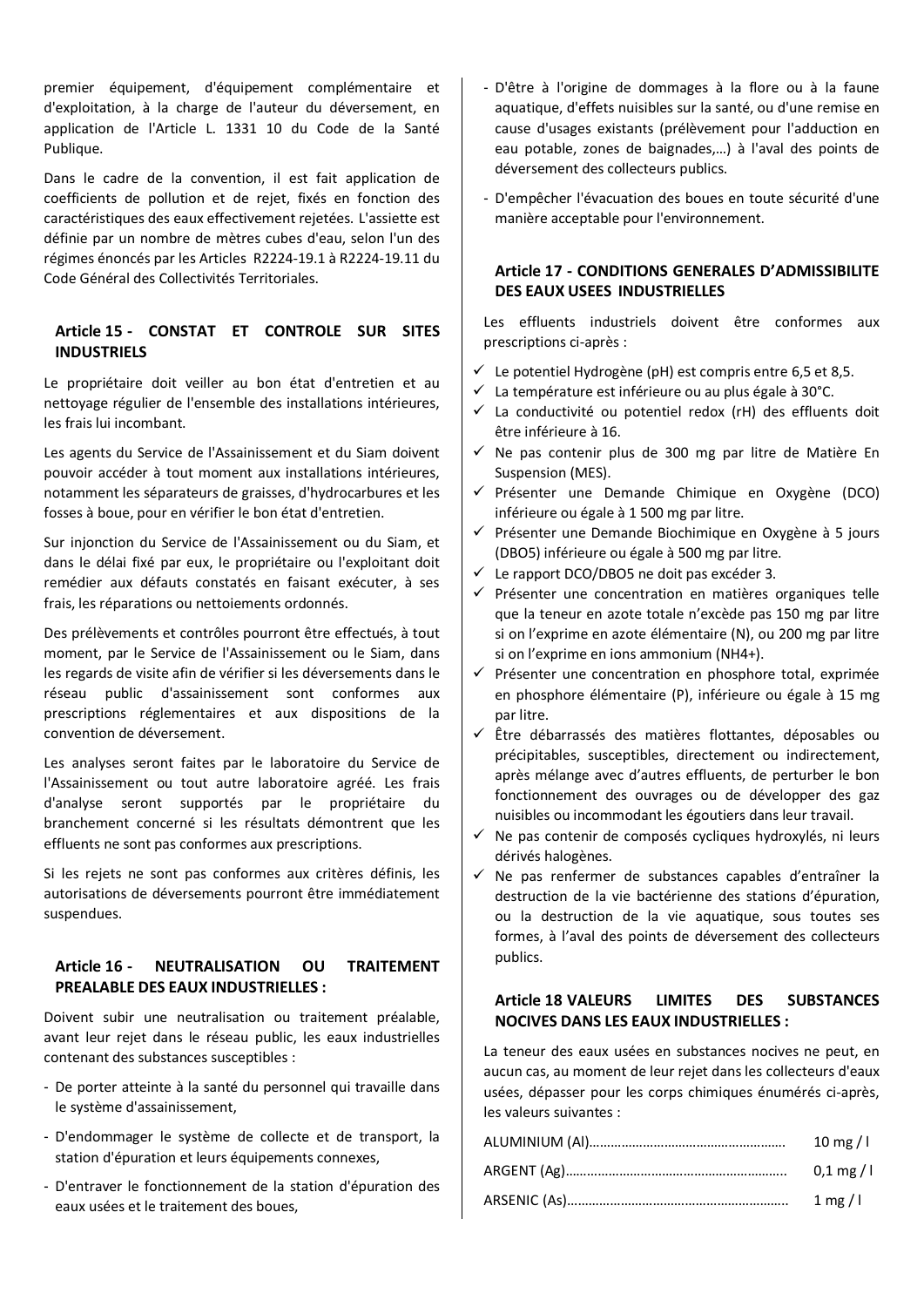|                                    | $0,2$ mg / l    |
|------------------------------------|-----------------|
|                                    | $3$ mg / l      |
|                                    | 300 mg/l        |
|                                    | $2$ mg / l      |
|                                    | $0,1$ mg / l    |
|                                    | $2$ mg / l      |
|                                    | $2$ mg / l      |
|                                    | 1 mg/l          |
|                                    | $0,1$ mg / l    |
|                                    | $0,1$ mg / l    |
|                                    | 5 mg / $\vert$  |
|                                    | $10$ mg / l     |
|                                    | 5 mg / $\vert$  |
|                                    | $0.3$ mg / l    |
|                                    | 300 mg/l        |
|                                    | 1 mg / $\vert$  |
|                                    | $0,05$ mg / l   |
|                                    | $2$ mg / l      |
|                                    | $1$ mg / l      |
|                                    | 5 mg / $\vert$  |
|                                    | $0,1$ mg / l    |
| SUBSTANCES EXTRACTIBLES A L'HEXANE | 150 mg/l        |
|                                    | 400 mg/l        |
|                                    | 1 mg/l          |
|                                    | 15 mg / $\vert$ |
|                                    | 5 mg / $\vert$  |
|                                    | $30$ mg / l     |
|                                    |                 |

Cette liste n'est pas exhaustive.

#### **Article 19 - CIRCUIT REFROIDISSEMENT**

La réfrigération en circuit ouvert est interdite. Cette prescription concerne tous les établissements, qu'ils soient classés pour la protection de l'environnement ou non.

En outre, les eaux de vidange des circuits de refroidissement doivent être raccordées aux réseaux d'eaux pluviales sauf avis contraire des services de la Police de l'Eau.

#### **Article 20 - SEPARATEURS DE GRAISSES, SEPARATEURS DE FECULES**

Des séparateurs de graisses préalablement agréés doivent être installés lorsqu'il s'agit d'évacuer des eaux grasses et gluantes provenant de restaurants, cantines, établissements hospitaliers, boucheries, charcuteries, usine agroalimentaire, etc.

Les séparateurs à graisses doivent pouvoir emmagasiner autant de fois 40 litres de graisses ou matières légères par litre / seconde de débit.

Le séparateur à graisses doit être conçu de telle sorte :

- qu'il ne puisse être siphonné par la canalisation,
- que le ou les couvercles puissent résister aux charges de la circulation, s'il y a lieu,
- que l'espace compris entre la surface des graisses et le couvercle soit ventilé par la canalisation d'arrivée.

La teneur en substances extractibles à l'hexane doit être au plus égale à 150 mg / l.

Les séparateurs à graisses sont précédés d'un débourbeur destiné à provoquer la décantation des matières lourdes, à ralentir la vitesse de l'effluent et abaisser sa température.

Le débourbeur doit avoir une contenance utile d'au moins 40 litres d'eau par litre / seconde de débit.

Au cas où l'utilisation d'une pompe de relevage serait nécessaire pour évacuer les eaux résiduaires, celle-ci doit être placée en aval du séparateur afin de ne pas provoquer d'émulsions qui gêneraient la bonne séparation des graisses.

Afin de permettre une vidange rapide et d'éviter de ce fait les mauvaises odeurs, les séparateurs de graisses doivent être placés en des endroits accessibles aux camions citernes équipés d'un matériel spécifique d'aspiration.

Certains établissements doivent prévoir, sur la conduite d'évacuation des eaux usées, un appareil retenant les fécules de pommes de terre.

Cet appareil est soumis à l'approbation du Service de l'Assainissement.

## **Article 21 - SEPARATEURS A HYDROCARBURES ET DECANTEUR PARTICULAIRE**

Les garages, stations-service et établissements commerciaux ou industriels en général ne doivent pas rejeter dans les collecteurs publics, particuliers, ou au caniveau, des hydrocarbures et particulièrement des matières volatiles telles que le benzol, l'essence etc., qui au contact de l'air forment des mélanges explosifs.

#### **DISPOSITIONS APPLICABLES AUX AIRES DE LAVAGE**

Les aires de lavage de véhicules doivent être équipées d'un séparateur à hydrocarbures avant rejet au réseau collectif. En cas d'utilisation de produit détergent, les aires de lavage doivent être couvertes, et les eaux issues du séparateur à hydrocarbures doivent être rejetées au réseau d'eaux usées. Si aucun produit détergent n'est utilisé, l'aire de lavage peut être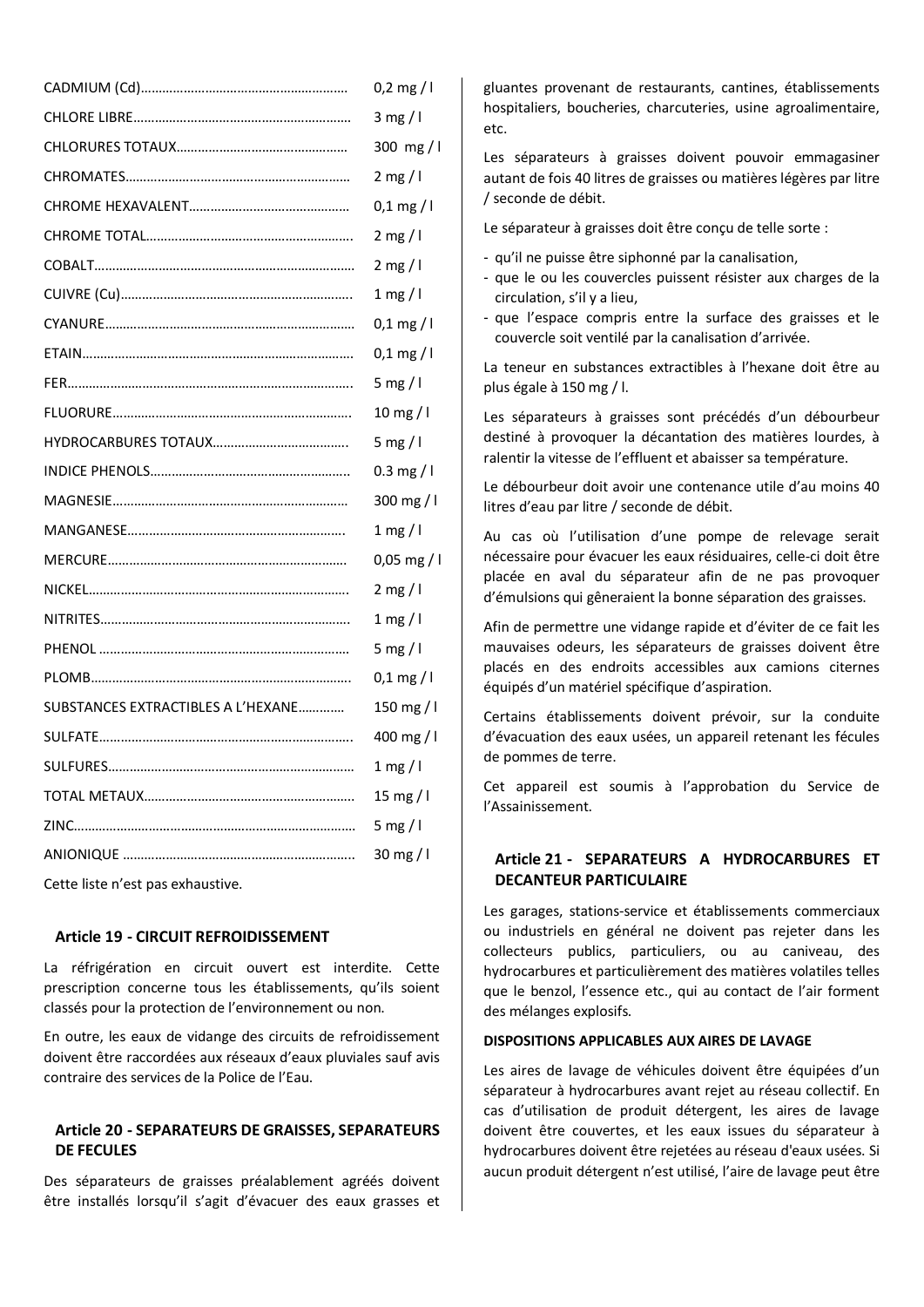à ciel ouvert et les eaux sortant doivent être traitées par un décanteur particulaire et rejetées au réseau d'eaux pluviales.

#### **DISPOSITIONS APPLICABLES AUX PARKINGS SOUTERRAINS OU COUVERTS**

Un séparateur à hydrocarbures est obligatoire pour les parkings comportant une surface de plus de 250 m², les eaux issues du séparateur à hydrocarbures doivent être rejetées au réseau d'eaux usées.

#### **DISPOSITIONS APPLICABLES AUX PARKINGS EXTERIEURS**

Le Service de l'Assainissement peut demander la mise en place d'un décanteur particulaire dès création de 250 m<sup>2</sup> de surface de parking extérieur. Les eaux issues du décanteur particulaire doivent être rejetées au réseau d'eaux pluviales.

Dans le cas de contrôle de conformité des installations existantes antérieures à l'approbation du présent règlement, si un séparateur à hydrocarbures est en place et est correctement dimensionné, le traitement des EP sera jugé conforme.

Dans tous les cas, le maître d'ouvrage se réserve le droit de modifier ces règles pour une activité à risques et d'imposer tous systèmes de dépollution qu'il jugera nécessaire.

#### **Article 22 - CARACTERISTIQUES TECHNIQUES ET REJETS DES SEPARATEURS**

Les ensembles de séparations doivent être soumis à l'approbation du Service de l'Assainissement et se composent de deux parties principales : le débourbeur et le séparateur, le dispositif devant être accessible aux véhicules de nettoiement.

Les séparateurs à hydrocarbures doivent pouvoir emmagasiner autant de fois 10 litres d'hydrocarbures qu'ils supporteront de litres par seconde de débit.

Ils doivent offrir un pouvoir séparatif de 95 % au moins et ne pourront en aucun cas être siphonnés.

La teneur en hydrocarbures totaux doit être au plus égale à 5 mg / l.

En outre, lesdits appareils doivent être munis d'un dispositif d'obturation automatique qui bloquera la sortie du séparateur lorsque celui-ci aura emmagasiné sa capacité maximum en hydrocarbure, ce afin d'éviter tout accident au cas où les installations n'auraient pas été entretenues en temps voulu.

Les séparateurs doivent être ininflammables et leurs couvercles capables de résister aux charges de la circulation, s'il y a lieu. Les couvercles des séparateurs ne sont en aucun cas fixés à l'appareil.

Un débourbeur de capacité appropriée au séparateur (10 litres par lavage et par voiture) doit être placé en amont de celui-ci. Il a pour rôle de provoquer la décantation des matières lourdes et de diminuer la vitesse de l'effluent.

Au cas où l'utilisation d'une pompe de relevage serait nécessaire pour évacuer les eaux résiduaires, celle-ci devra être placée en aval du séparateur afin de ne pas provoquer d'émulsions qui gêneraient la bonne séparation des hydrocarbures dans ledit appareil.

Le dimensionnement des séparateurs sera fonction des débits considérés.

#### **Article 23 - OBLIGATION D'ENTRETENIR LES INSTALLATIONS DE PRETRAITEMENT**

Les installations de prétraitement, visées aux Articles précédents, seront inspectées à fréquence régulière, et entretenues de manière à être en permanence opérationnel suivant ses caractéristiques et ses performances annoncées.

Un cahier d'exploitation sera tenu à jour pour chaque ouvrage de traitement, dans lequel devra être consignée chaque intervention ou vérification. Les bordereaux de suivi des déchets y seront conservés. Ce cahier sera tenu à disposition du gestionnaire.

L'usager en tout état de cause demeure seul responsable de ces installations.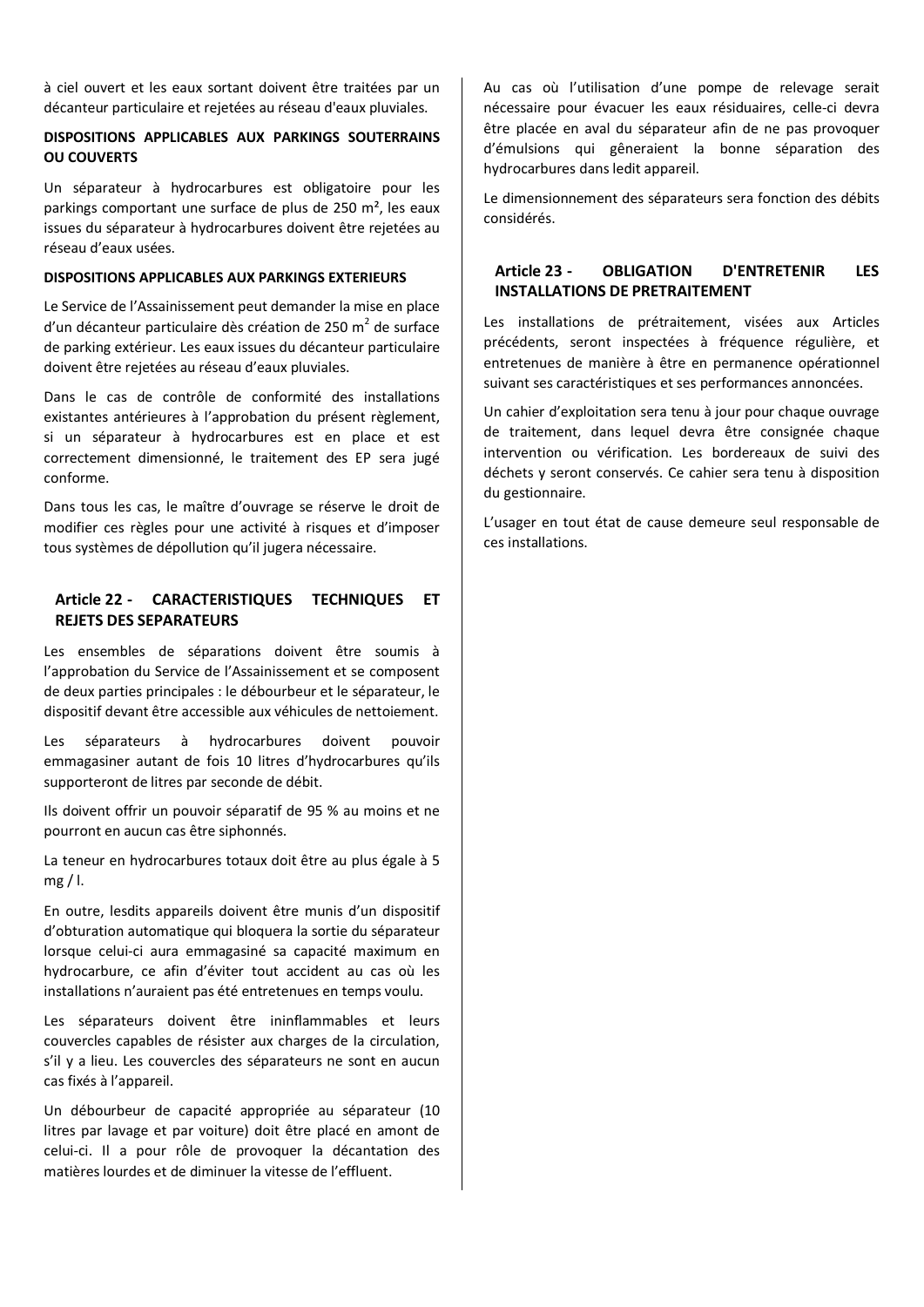# **CHAPITRE IV - LES EAUX PLUVIALES**

## **Article 24 - DÉFINITION**

Les eaux pluviales sont les eaux issues des précipitations, susceptibles d'être rejetées au réseau d'assainissement après ruissellement sur les espaces publics et privés.

Les eaux pluviales rejetées au réseau d'assainissement après récupération et réutilisation à l'intérieur ou à l'extérieur d'un bâtiment sont assimilées à des eaux usées. Conformément à l'article R. 2224-19-4 du Code Général des Collectivités Territoriales, les propriétaires envisageant d'utiliser des eaux pluviales recyclées doivent adresser une déclaration d'usage en Mairie et auprès du Service de l'Assainissement et se conformer aux prescriptions de l'arrêté du 21 août 2008 *relatif à la récupération des eaux de pluie et à leur usage à l'intérieur et à l'extérieur des bâtiments*. Les modalités de facturation des eaux usées en résultant sont décrites dans l'article 37.2.

L'admission des eaux pluviales dans le réseau d'assainissement peut être limitée par le Service de l'Assainissement ou soumise à des prescriptions particulières si le système d'assainissement situé à l'aval du point de rejet ne dispose pas de la capacité et des caractéristiques suffisantes pour assurer le transport et le traitement de ces eaux sans risque de pollution du milieu récepteur.

#### **Article 25 - LIMITATION DES REJETS PLUVIAUX**

Les projets d'aménagement soumis à autorisation ou à déclaration sous la rubrique 2.1.5.0 de l'article R.214-1 du code de l'environnement répondent dès leur conception à un objectif de régulation des débits des eaux pluviales avant leur rejet dans les eaux superficielles.

En l'absence d'objectifs précis fixés par une réglementation locale (PLU, Règlement de ZAC…) et conformément au Schéma Directeur d'Aménagement et de Gestion des Eaux (SDAGE) de l'Agence de l'Eau Seine Normandie, des prescriptions limitant les rejets d'eaux pluviales dans le réseau peuvent être imposées par le Service de l'Assainissement lors d'une construction nouvelle ou lors de la restructuration ou de la réhabilitation lourde d'un immeuble existant. Ces prescriptions tiennent compte des capacités de rétention d'eau du terrain en temps de pluie, des caractéristiques du sous-sol et des contraintes particulières d'exploitation du réseau.

Ces prescriptions prennent la forme d'une limitation du débit rejeté au réseau ou d'une obligation d'abattement minimum pour une pluie de référence.

Le choix des dispositifs techniques et des modes de gestion permettant de respecter ces prescriptions est de la responsabilité du pétitionnaire du permis de construire ou d'aménager.

Dans toute la mesure du possible, les dispositifs favorisant l'infiltration des eaux dans le sol ou l'absorption et l'évapotranspiration par la végétation sont préférés aux autres solutions.

Le stockage des eaux suivi de leur restitution différée au réseau ne doit être envisagé que si les autres solutions techniques s'avèrent insuffisantes, après accord préalable du Service de l'Assainissement.

Les dispositifs permettant de limiter ou de contrôler le débit d'eaux pluviales rejetées à l'égout font l'objet d'une exploitation et d'un entretien appropriés afin de garantir le respect et la pérennité des prescriptions imposées. Ces opérations sont à la charge du propriétaire raccordé. Des contrôles peuvent être faits par le Service de l'Assainissement pour s'assurer du respect des prescriptions.

A l'appui de sa demande de branchement, le pétitionnaire fournit une notice précisant les aménagements et dispositifs envisagés pour respecter les prescriptions du Service de l'Assainissement, ainsi que leurs caractéristiques précises et les modalités de gestion prévues. Une note de calcul atteste que l'objectif d'abattement ou de limitation du débit est bien atteint et justifie les dimensions des ouvrages.

Il appartient au pétitionnaire de se prémunir, par des dispositifs qu'il juge appropriés, des conséquences de l'apparition d'un phénomène pluvieux de période de retour supérieure à celle de la pluie de référence des prescriptions fixées par le Service de l'Assainissement.

Les prescriptions d'un zonage de l'assainissement pluvial établi en application de l'article L. 2224-10 du Code Général des Collectivités Territoriales et adopté postérieurement à la mise en application du présent règlement d'assainissement, viendraient compléter les dispositions du présent article.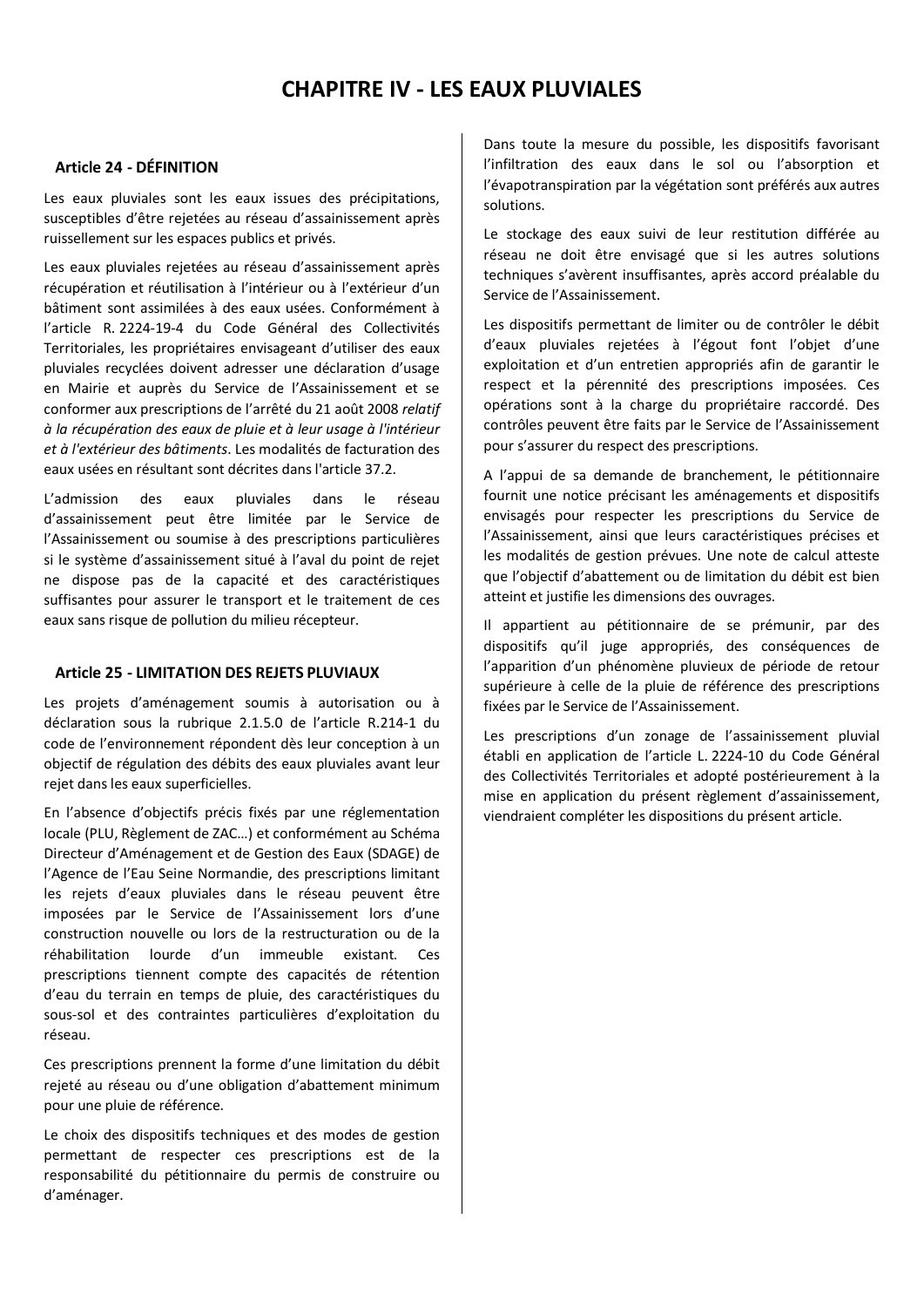# **CHAPITRE V - LES INSTALLATIONS PRIVATIVES D'ASSAINISSEMENT**

#### **Article 26 - DISPOSITIONS GENERALES SUR LES INSTALLATIONS PRIVATIVES D'ASSAINISSEMENT**

**26.1** La réalisation des ouvrages nécessaires pour amener les eaux usées à la partie publique du branchement est exécutée sous la seule responsabilité du propriétaire de l'immeuble conformément aux prescriptions du règlement d'assainissement et à la réglementation en vigueur.

**26.2** Les propriétaires doivent s'assurer de la séparation des eaux usées et des eaux pluviales. Ainsi, aucun drain, caniveau, canalisation d'évacuation d'eau pluviale ne doit être raccordé dans le réseau d'eaux usées.

L'évacuation des eaux usées doit être faite par des canalisations souterraines adaptées à leur écoulement. Toutes dispositions seront prises pour éviter l'introduction d'eaux pluviales et d'eaux parasites de ruissellement ou de drainage ou de nappe phréatique.

**26.3** La partie privée du branchement est réalisée par le propriétaire selon un plan et des dispositions techniques approuvées par le Service de l'Assainissement. Les règles générales suivantes doivent être respectées :

- La pente du branchement ne doit être inférieure à 3 cm par mètre en aucun point, sauf conditions locales particulières.
- Le diamètre intérieur du branchement doit être inférieur à celui de la canalisation publique réceptrice, sans pouvoir descendre au-dessous de 150 mm. Exceptionnellement, si la canalisation publique est de 150 mm, le diamètre du branchement doit être d'un diamètre immédiatement inférieur et, le cas échéant, de 100 mm au minimum pour une canalisation en polychlorure de vinyle (diamètre intérieur).
- Le branchement doit être étanche et constitué par des tuyaux conformes aux normes françaises.

**26.4** Dans le cas d'immeuble situé en contre-bas du branchement public, le propriétaire devra mettre en place un système de relevage des eaux usées ainsi que les canalisations de refoulement adaptées à la quantité et à la qualité des eaux à évacuer.

**26.5** Le raccordement au niveau de la boite de branchement devra être réalisé avec le plus grand soin. La connexion devra être étanche et réalisée impérativement au fil d'eau de cette boite de branchement.

**26.7** A l'intérieur de la propriété, côté privatif, un regard doit être réalisé à chaque changement de direction ou jonction de plusieurs canalisations.

A l'intérieur de l'immeuble, un nombre suffisant de dispositifs de visite et de curage des canalisations devra être prévu. Ces dispositifs devront rester obturés en temps normal par un tampon parfaitement étanche.

**26.8** Pour les installations relevant du chapitre III (eaux usées assimilées domestiques ou eaux usées autres que domestiques) des prescriptions complémentaires pourront être notifiées par le Service de l'Assainissement au propriétaire.

# **Article 27 - SUPPRESSION DES ANCIENNES INSTALLATIONS, ANCIENNES FOSSES, ANCIENS CABINETS D'AISANCE**

Conformément à l'application des articles L1331-5 à 6 du Code de la Santé Publique, dès l'établissement du branchement, les fosses et autres installations de même nature seront mises hors d'état de servir ou de créer des nuisances à venir, par les soins et aux frais du propriétaire.

Les dispositifs de traitement et d'accumulation ainsi que les fosses septiques mises hors service ou rendus inutiles pour quelle cause que ce soit doivent être vidangées, désinfectées, comblées ou démolies, aux frais des propriétaires.

## **Article 28 - INDEPENDANCE DES RESEAUX INTERIEURS D'EAU POTABLE ET D'EAUX USEES**

Tout raccordement direct entre les conduites d'eau potable et les canalisations d'eaux usées est interdit. De même tous les dispositifs susceptibles de laisser les eaux usées pénétrer dans la conduite d'eau potable, soit par aspiration due à une dépression accidentelle soit par refoulement dû à une surpression créée dans la canalisation d'évacuation sont interdits.

#### **Article 29 - ETANCHEITE DES INSTALLATIONS ET PROTECTION CONTRE LE REFLUX DES EAUX USEES**

Afin d'éviter le reflux des eaux usées d'égout public dans les caves, sous-sols et cours, lors de leur élévation exceptionnelle jusqu'au niveau de la chaussée, les canalisations intérieures, et notamment leurs joints, sont établies de manière à résister à la pression correspondante.

Toutes dispositions particulières devront être prises par l'usager. Le propriétaire est responsable du choix et du bon fonctionnement de ce dispositif (clapet de retenue, vanne, combiné ou relevage). Ces dispositions seront mentionnées et précisées lors de la délivrance de l'autorisation de construire.

De même, tout orifice sur ces canalisations ou sur les appareils reliés à ces canalisations, situé à un niveau inférieur à celui de la voie vers laquelle se fait l'évacuation, doit être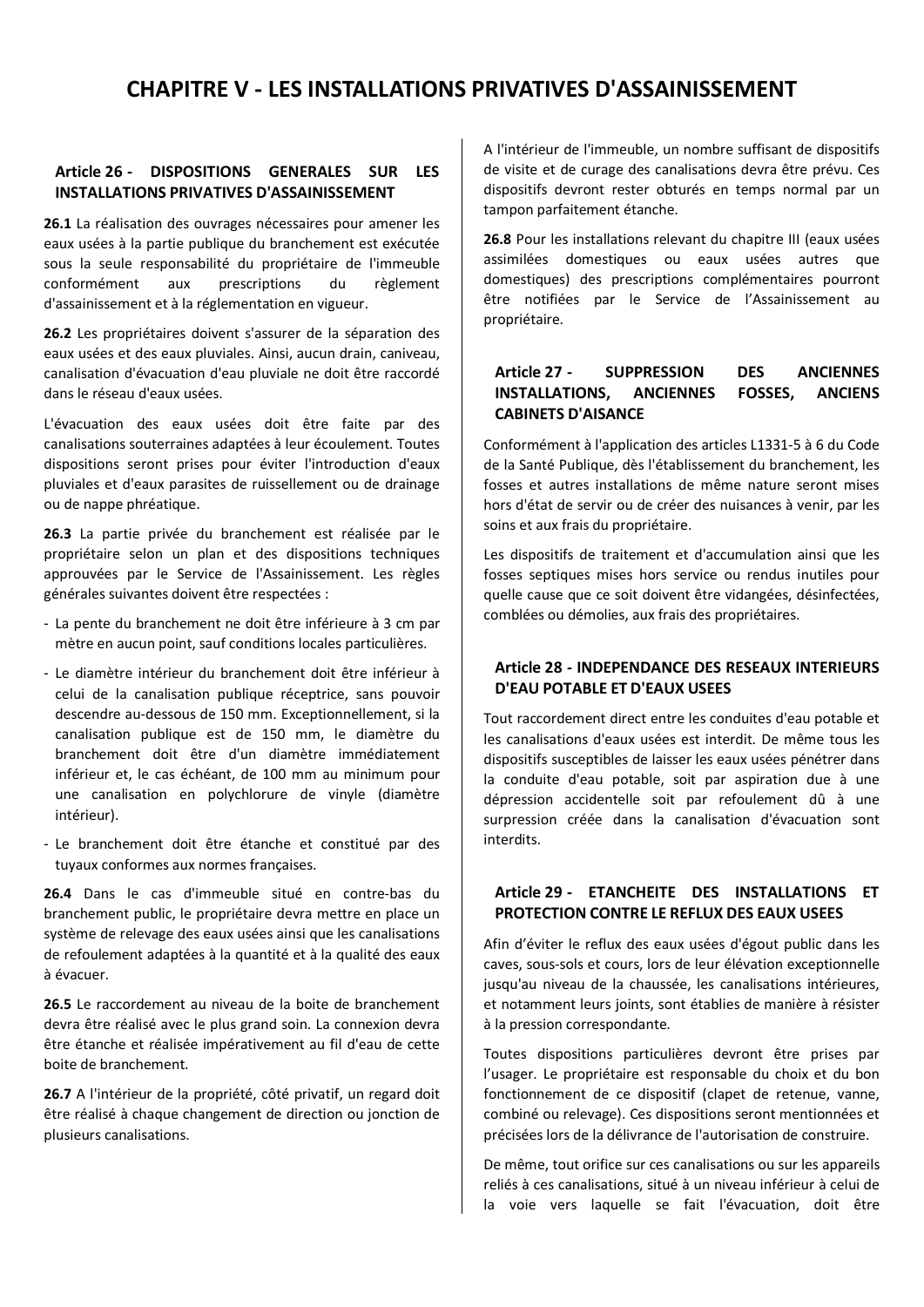normalement obturé par un tampon étanche résistant à ladite pression. Enfin, tout appareil d'évacuation se trouvant à un niveau inférieur à celui de la chaussée dans laquelle se trouve l'égout public doit être muni d'un dispositif anti-refoulement contre le reflux des eaux usées, celui-ci sera positionné au point le plus éloigné du système d'évacuation en limite de propriété. Si la continuité d'écoulement doit être assurée, elle le sera par un dispositif élévatoire (ex. poste de refoulement).

Les frais d'installations, l'entretien et les réparations sont à la charge totale du propriétaire.

Toute inondation intérieure due, soit à l'absence de dispositif de protection ou à son mauvais fonctionnement, soit à l'accumulation des propres eaux de l'immeuble pour une cause quelconque, ne saurait être imputée à la CAMG.

#### **Article 30 - DISPOSITIFS DE DESAGREGATION**

Les systèmes d'évacuation et de désagrégation est interdit dans tout immeuble neuf. L'évacuation par les égouts des ordures ménagères, même après broyage, est interdite.

# **Article 31 - INSTALLATION, ENTRETIEN, REPARATIONS ET RENOUVELLEMENT DES INSTALLATIONS PRIVATIVES D'ASSAINISSEMENT**

L'installation, l'entretien, les réparations et le renouvellement des installations privatives sont à la charge exclusive du propriétaire de l'immeuble desservi par le réseau public d'assainissement.

#### **Article 32 - MISE EN CONFORMITE DES INSTALLATIONS PRIVATIVES D'ASSAINISSEMENT**

Conformément à l'article L1331-11 du code de la santé public, les agents du Service de l'Assainissement ou d'un prestataire désigné, ont accès aux propriétés privées pour contrôler la qualité d'exécution des travaux de raccordements à la partie publique du branchement et leur maintien en bon état de fonctionnement.

**32.1 Contrôles des raccordements au réseau public à l'initiative du Service de l'Assainissement** : Le Service a le droit de vérifier ou de faire vérifier, avant raccordement (dans le cadre d'une procédure établie de vérification des raccordements nouveaux), ou après raccordement (dans le cadre de contrôles des branchements existants), que les installations intérieures remplissent bien les conditions requises.

Dans le cas où des défauts seraient constatés, le propriétaire devrait y remédier à ses frais.

Ce contrôle de conformité des installations privatives est à la charge du Service de l'Assainissement. Le constat de conformité ou non-conformité sera notifié à l'usager ou au propriétaire par le Service de l'Assainissement.

#### **32.2 Contrôles de raccordement à l'initiative du propriétaire** : En cas de vente d'un immeuble, l'Exploitant réalisera, aux frais du propriétaire, le contrôle de conformité du raccordement.

Ce contrôle des installations privatives est à la charge du propriétaire.

Le constat de conformité délivré après la réalisation d'un contrôle de conformité est valable pour une durée de 3 ans.

#### **32.3 Pénalités**:

Conformément à l'article L.1331-8 du Code de la Santé Publique une pénalité, équivalente 100 % de la redevance assainissement (composée de la part CAMG et de la part de l'exploitant) sera appliquée :

- en cas de refus, par le propriétaire de réaliser les travaux de mise en conformité.
- en cas d'obstacle au contrôle du raccordement et/ou de la conformité des installations privatives d'assainissement

Cette pénalité, en conformité avec l'article L1331-9 du Code de la Santé Publique, est à la charge du propriétaire de l'immeuble et sera recouvrée comme en matière de contributions directes (impôt local), par l'établissement d'un titre de recettes spécifique. Celle-ci n'est pas récupérable auprès du locataire

#### **Article 33 - RACCORDEMENT DES PISCINES**

Les eaux de vidange des bassins de natation (piscines), qu'elles soient couvertes ou non, doivent être rejetées au réseau d'eaux pluviales après neutralisation du traitement chimique.

En revanche, les eaux de lavage de filtre et des pédiluves doivent être rejetées au réseau d'eaux usées.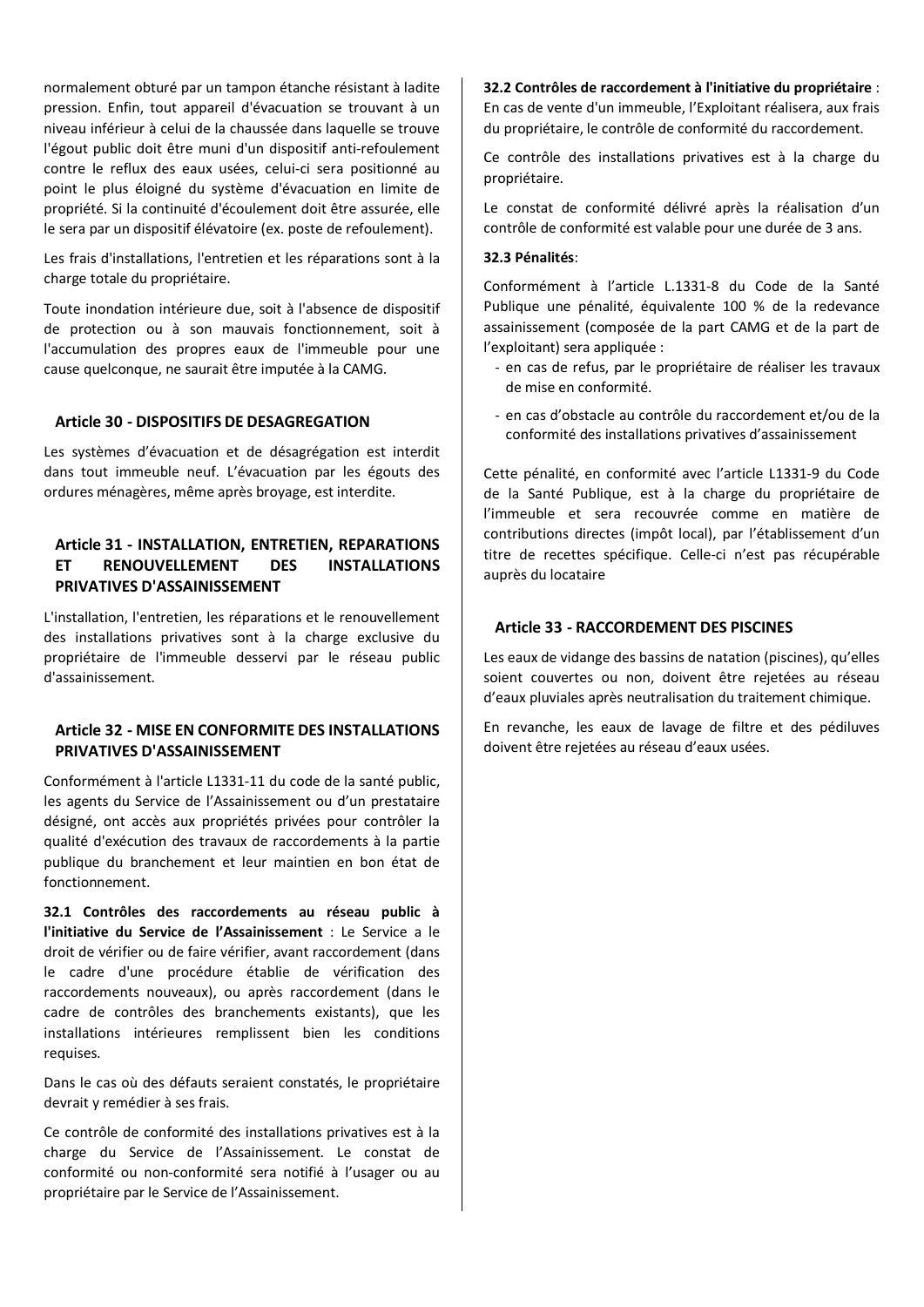# **CHAPITRE VI - CONTRÔLES DES RESEAUX PRIVES DES LOTISSEMENTS OU OPERATIONS GROUPEES DE CONSTRUCTIONS**

# **Article 34 - DISPOSITIONS GENERALES POUR LES RESEAUX PRIVES**

Les articles du présent chapitre, en complément des précédents articles, sont applicables aux réseaux d'assainissement, destinés à collecter les effluents des habitations faisant partie d'un lotissement ou d'une opération groupée de construction ou d'un projet d'aménagement.

En outre, dans le cas d'intégration d'immeubles avec un usage autre que domestique, les arrêtés d'autorisation et conventions de déversement visés au présent règlement préciseront le cas échéant certaines dispositions particulières.

Les prescriptions techniques d'établissement des réseaux à prendre en compte par l'aménageur sont définies par la CAMG. Ces prescriptions seront communiquées sur simple demande.

# **Article 35 - RACCORDEMENT AU RESEAU PUBLIC D'ASSAINISSEMENT DES OPERATIONS SOUMISES A AUTORISATIONS D'AMENAGEMENT OU OPERATIONS GROUPEES DE CONSTRUCTIONS**

Les réseaux d'assainissement collectant les eaux usées et pluviales faisant partie d'un lotissement ou d'une opération groupée de construction ou d'une zone d'aménagement vers les réseaux publics d'assainissement, sont mis en place par l'aménageur selon les conditions techniques définies par la CAMG.

Avant réalisation des travaux d'assainissement, l'aménageur adresse à la CAMG une demande de raccordement accompagnée des plans projets détaillés des ouvrages d'assainissement y compris les plans et notes de calculs relatifs aux ouvrages de gestion des eaux pluviales.

Le raccordement au réseau public d'assainissement ne pourra être accordé par la CAMG que si l'ensemble des documents ont été remis et que les travaux réalisés sont conformes aux prescriptions techniques définies par elle. L'aménageur supportera l'ensemble des frais relatifs à ce raccordement.

## **Article 36 - CONDITIONS D'INTEGRATION AU DOMAINE PUBLIC DES RESEAUX PRIVES**

Les aménageurs, les associations de copropriétaires ou les syndics de copropriété ont la possibilité de demander l'intégration dans le domaine public des réseaux d'assainissement privés établis sur les parties communes des lotissements ou opérations de construction groupée sous réserve que ces espaces soient rétrocédés au domaine public communal. Cette demande est accompagnée des pièces suivantes (sous format papier et numérique) :

- deux exemplaires du plan de récolement du réseau d'assainissement privé, (format numérique Autocad et PDF)
- deux exemplaires du dossier des ouvrages exécutés comprenant l'ensemble des matériaux et matériels mis en œuvre ainsi que les ouvrages de prétraitement éventuels et leur(s) note(s) de calcul,
- essais d'étanchéité des réseaux réalisés par une entreprise indépendante de l'aménageur et de l'entreprise en charge des travaux,
- rapport d'inspection des réseaux par une entreprise indépendante de l'aménageur et de l'entreprise en charge des travaux.
- constat de conformité des installations d'assainissement privative de tous les bâtiments.

La CAMG se réserve le droit de contrôler ou de faire contrôler la conformité d'exécution des réseaux privés par rapport aux règles de l'art et aux exigences réglementaires et sanitaires.

Si des désordres ou des non-conformités sont constatés par le Service de l'Assainissement, la mise en conformité sera effectuée par l'aménageur ou l'association de copropriété ou le syndic à ses frais avant toute intégration.

La CAMG se réserve le droit d'accepter ou pas l'intégration des réseaux dans le domaine public.

En cas d'acceptation, l'intégration des réseaux dans le domaine public ne pourra être prononcée par la CAMG que si l'ensemble des documents demandés sont fournis et que les désordres constatés sont réparés.

De manière générale, préalablement à la réalisation des réseaux privés, il est vivement recommandé que l'aménageur s'adresse à la CAMG pour connaître les prescriptions techniques et toutes informations nécessaires à la conception des réseaux.

Dans ce cas de figure, la CAMG devient alors gestionnaire du réseau. En cas de refus d'intégration des réseaux dans le domaine public, l'aménageur ou l'association de copropriété ou le syndic demeure gestionnaire du réseau et doit garantir son entretien et son bon fonctionnement.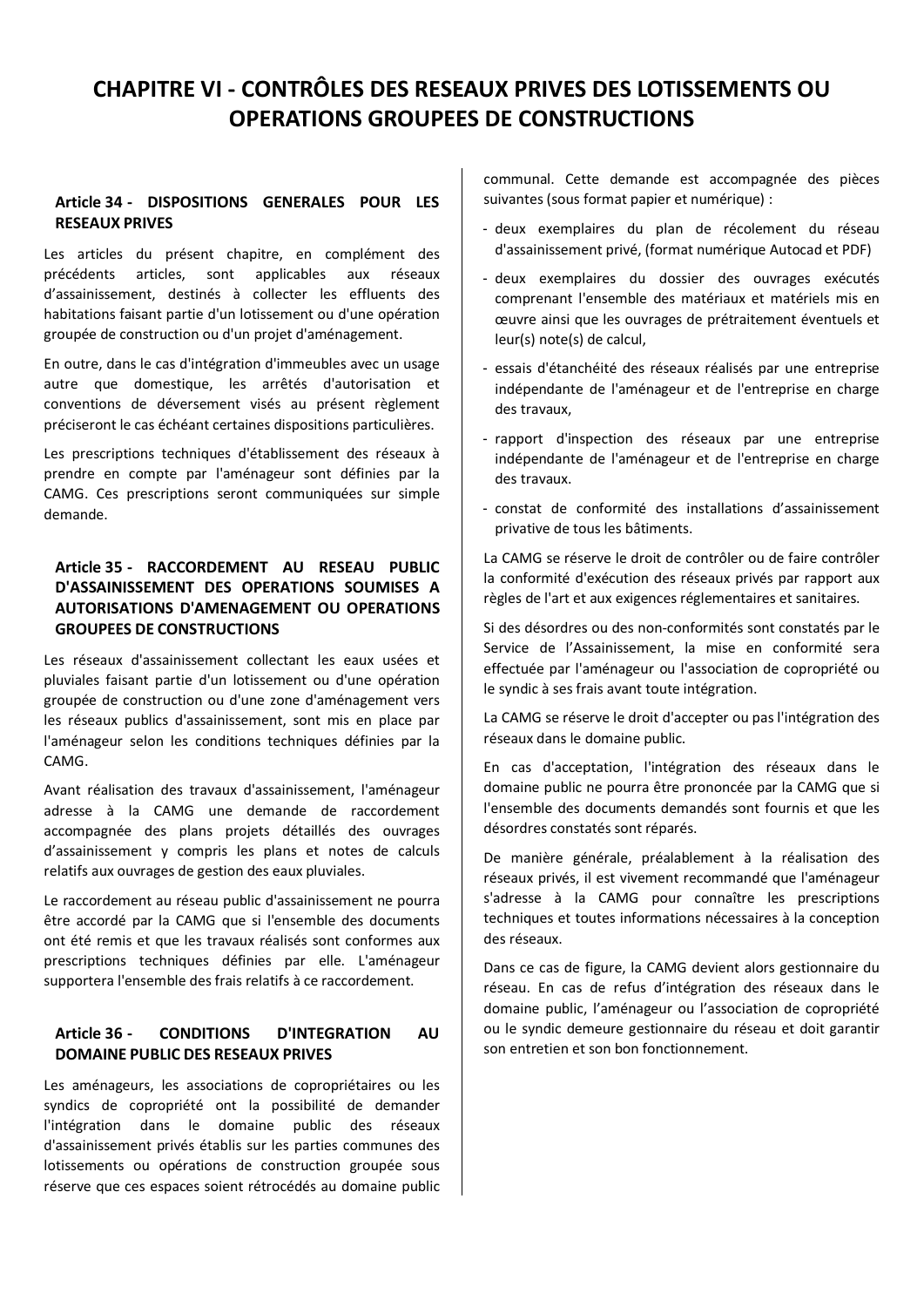# **CHAPITRE VII – REDEVANCES ET PARTICIPATIONS**

#### **Article 37 - REDEVANCE D'ASSAINISSEMENT**

**37.1 Principe et assiette** : L'usager domestique raccordé à un réseau public d'évacuation de ses eaux usées est soumis au paiement de la redevance d'assainissement collectif.

La redevance est assise sur tous les volumes d'eau prélevés par les usagers que ce soit sur les distributions publiques ou sur toute autre ressource (cf. article 10). L'usager exclusivement alimenté par le réseau d'eau potable, ayant résilié son abonnement au réseau d'eau potable, ne se verra pas facturer de redevance d'assainissement.

**37.2 Alimentation en eau autonome** : Toute personne tenue de se raccorder au réseau d'assainissement et qui s'alimente en eau totalement ou partiellement, à une ressource qui ne relève pas d'un réseau public doit en faire la déclaration en Mairie (cf. article 10).

Dans le cas où l'usage de cette eau générerait un rejet d'eaux usées collectées par la collectivité, la redevance est calculée selon les dispositions réglementaires en vigueur, conformément aux dispositions de l'article L. 2224-12-5 du Code Général des Collectivités Territoriales et les textes y afférents.

Les frais de collecte, transport et traitement des eaux usées seront facturées sur la base d'un comptage réel à charge du particulier, à l'aide d'un dispositif de comptage agréé par le Service de l'Assainissement.

A défaut, le volume soumis à facturation sera défini forfaitairement par le Service de l'Assainissement sur la base d'une consommation moyenne de 80  $m^3$  par an.

## **Article 38 - PARTICIPATION POUR LE FINANCEMENT DE L'ASSAINISSEMENT COLLECTIF (PFAC)**

L'article L.1331-7 du Code de la santé publique, a créé la participation pour le financement de l'assainissement collectif (PFAC), avec entrée en vigueur au 1er juillet 2012.

Conformément à cet article, la PFAC est due par tous les propriétaires d'immeubles soumis à l'obligation de raccordement au réseau public d'assainissement visée à l'article L.1331-1 du Code de la santé publique, c'est-à-dire les propriétaires d'immeubles d'habitation neufs, réalisés postérieurement à la mise en service du réseau public, et les propriétaires d'immeubles d'habitation préexistants à la construction du réseau.

L'application de la PFAC, son montant ainsi que les modalités de versement sont fixés par délibération de la CAMG.

Cette participation pour le financement de l'assainissement collectif (PFAC) est exigible par la CAMG. Elle vient s'ajouter au paiement des frais de raccordement et des autres taxes en vigueur.

#### **Article 39 - FIXATION DES TARIFS**

La CAMG fixe par délibération, le montant ou l'assiette des tarifs relatifs à la collecte des eaux usées, notamment :

- la part de la redevance due à l'Exploitant, composée d'une part variable proportionnelle à la consommation.
- la part de la redevance due à la CAMG composée d'une part variable proportionnelle à la consommation et destinée à financer l'ensemble des investissements relatifs aux ouvrages de collecte des eaux usées.
- Des pénalités éventuelles pouvant être appliquées en cas de non-respect des obligations de raccordement au réseau public de collecte telle que définie aux l'article 8 et 32,
- de la participation au financement de l'assainissement collectif (PFAC) définie à l'article 38,
- du contrôle des installations privatives d'assainissement, comme défini à l'article 32.2.

La part fixe est facturée par unité d'habitation (ou logement) dans les immeubles collectifs bénéficiant d'un seul dispositif de comptage d'eau.

## **Article 40 - AUTRES FRAIS REPERCUTES AU PROPRIETAIRE**

Sont également répercutés au propriétaire, sur la base des tarifs de prestations fixés par délibération, les frais résultant notamment :

- de la réalisation ou de la modification à sa demande d'un branchement individuel,
- d'une intervention sur le branchement public (réparation ou débouchage) si elle est rendue nécessaire par la malveillance, l'imprudence ou la négligence de l'usager.
- - des pénalités en cas de non-paiement.

# **Article 41 REDEVANCE D'ASSAINISSEMENT SIAM**

En plus de la redevance assainissement relatif à la collecte des eaux usées, voté par la CAMG (cf. article 38), l'usager paie au Siam une redevance d'assainissement relative au transport et au traitement des eaux usées. Celle-ci est composée de deux termes, la rémunération de ce service d'assainissement et une surtaxe fixée par délibération du Comité Syndical du Siam.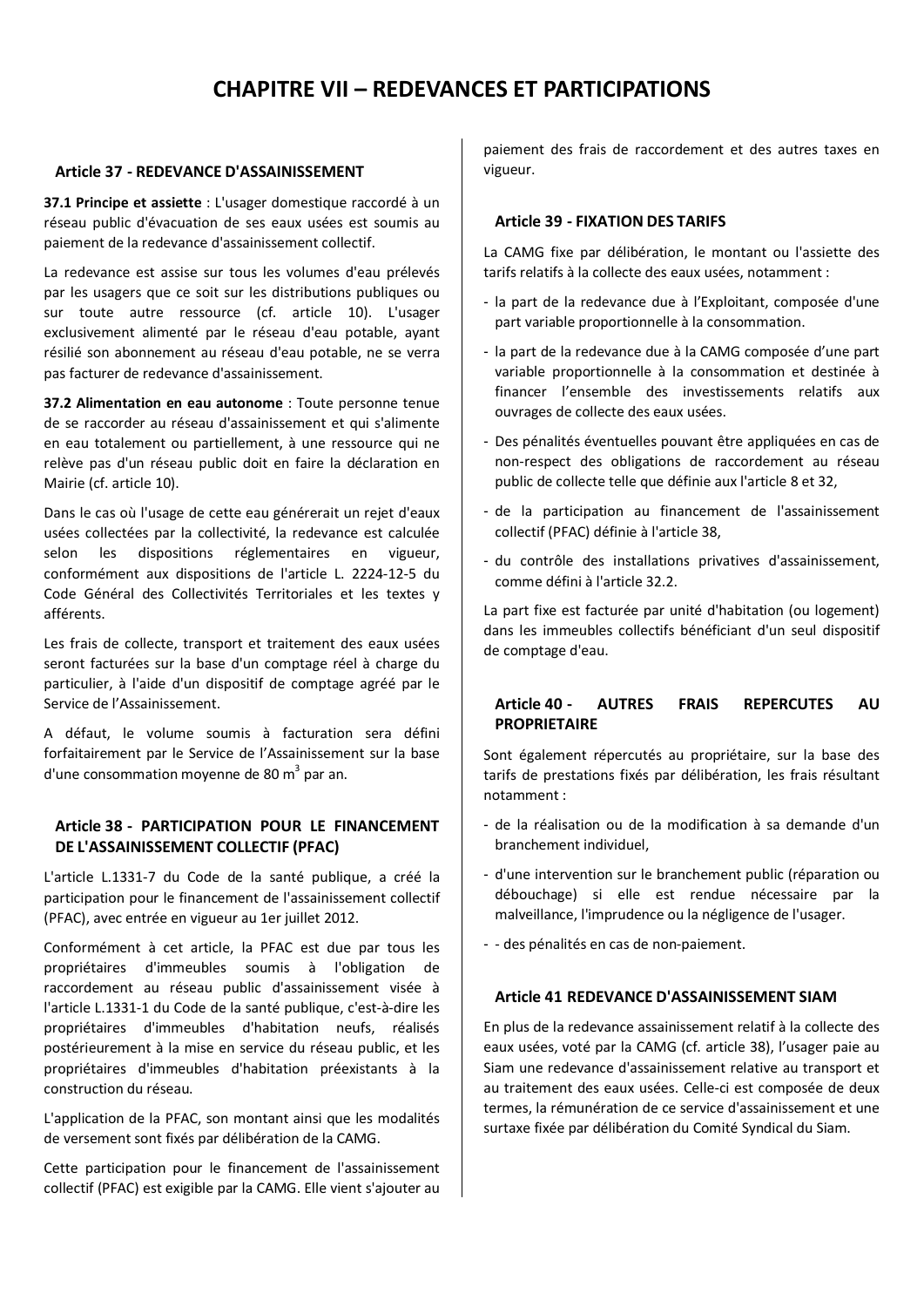#### **Article 42 - PAIEMENT DE LA REDEVANCE ASSAINISSEMENT**

La facturation est réalisée sauf cas particulier sur la base de deux factures par an, l'une basée sur une estimation des consommations de l'usager au regard de ses consommations antérieures (l'abonné peut toutefois en demander la révision en cas de différence de plus de 20  $m^3$  entre l'index relevé par lui et l'index estimé), et l'autre basée sur la relève du compteur.

Les usagers industriels, bénéficiaires d'une convention de rejet, sont soumis à des conditions spécifiques décrites au Chapitre III.

En cas de difficultés de paiement du fait d'une situation de précarité, vous êtes invité à en faire part à l'Exploitant du service sans délai, pour obtenir les renseignements utiles à l'obtention d'une aide financière, en application de la réglementation en vigueur.

En cas d'erreur dans la facturation, vous pouvez bénéficier après étude des circonstances :

- d'un paiement échelonné si votre facture a été sousestimée;
- d'un remboursement ou d'un avoir à votre choix, si votre facture a été surestimée.

# **Article 43 – DEMANDES DE DEGREVEMENTS**

La loi Warsmann n°2011-525 du 17 mai 2011 et son décret d'application n°2012-1078 du 24 septembre 2012 précise les dispositions relatives aux dégrèvements sur factures d'eau consécutives à une fuite.

Celles-ci s'appliquent :

- $\checkmark$  uniquement pour les locaux d'habitation
- $\checkmark$  pour les fuites sur canalisations. (sont donc exclues les fuites dues à des appareils ménagers et les équipements sanitaires ou de chauffage.)
- $\checkmark$  pour une consommation anormale (au moins 2 fois le niveau de consommation moyen de l'abonné)
- $\checkmark$  lorsque la réparation est attestée par une entreprise de plomberie (fuite réparée- localisation- date de réparation)

Le traitement de ces dégrèvements incombe à l'exploitant du réseau d'eau potable de façon automatique.

En revanche, n'entrent pas dans le champ d'application de la loi Warsmann, les demandes concernant notamment:

- ¸ une consommation inférieure au double de la consommation moyenne,
- $\checkmark$  les locaux autres que ceux d'habitation.

En conséquence, toutes demandes de dégrèvements exclues du dispositif de la loi Warsmann, doivent être adressées à l'Exploitant. Celles-ci seront, après traitement, soumises à la CAMG pour décision.

Seules les fuites sur canalisation sont éligibles à un dégrèvement (sont donc exclues les fuites dues à des appareils ménagers et les équipements sanitaires ou de chauffage).

Une attestation de réparation d'une entreprise de plomberie devra être fournie (facture). Les attestations sur l'honneur de réparation ne seront à ce titre pas acceptées.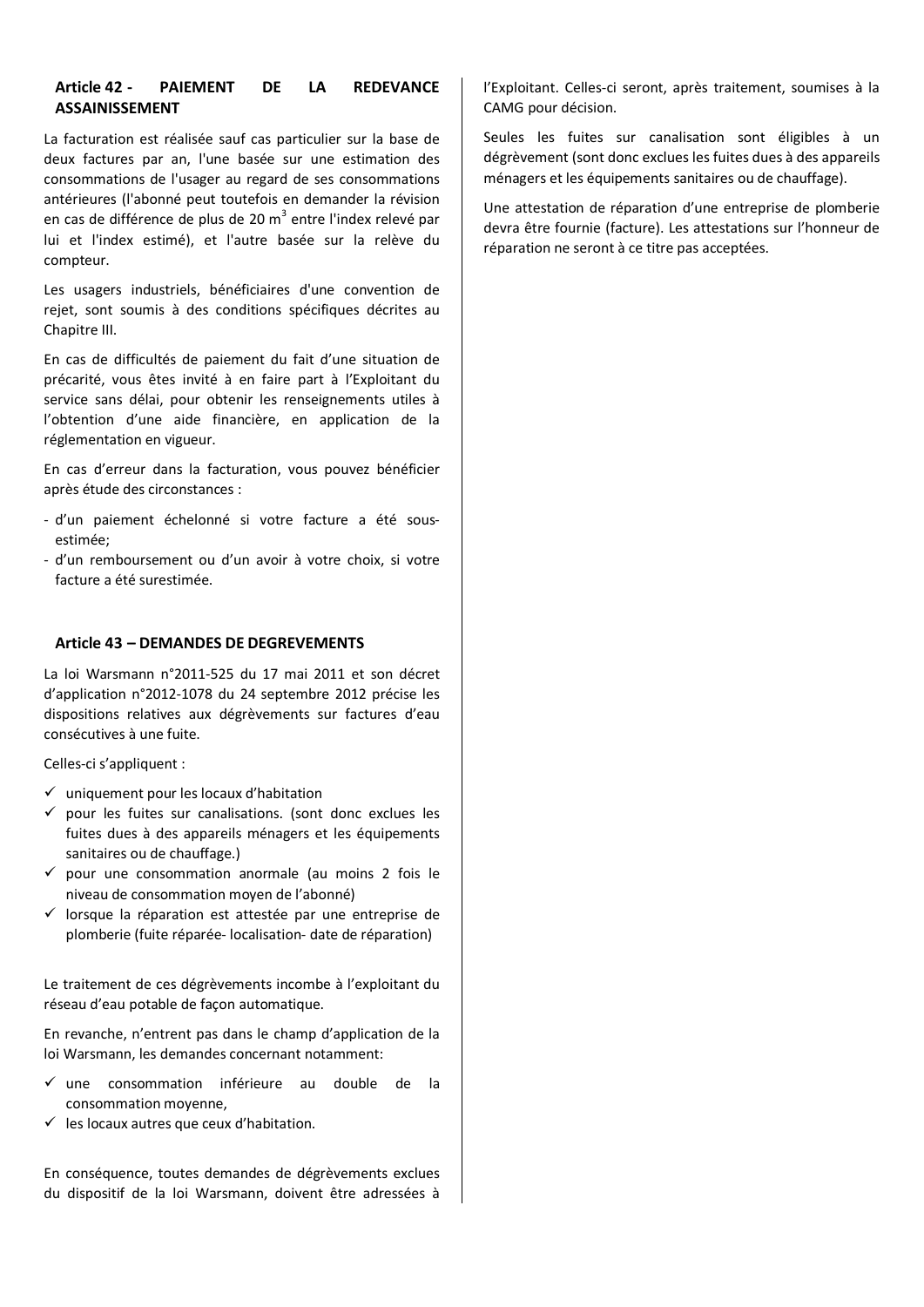# **CHAPITRE VIII – DISPOSITIONS D'APPLICATION**

#### **Article 44 - INFRACTIONS ET POURSUITES**

Les agents du Service de l'Assainissement et tous ceux qu'il aurait délégués ou mandatés, sont chargés de veiller à l'exécution du présent Règlement. Ils sont habilités à faire toutes vérifications.

Les infractions et manquements au présent Règlement sont constatés par les agents du Service de l'Assainissement ou par son représentant légal. Elles peuvent donner lieu :

- aux sanctions financières prévues par la règlementation ;
- pour les usagers non domestiques ou assimilables au domestique, à la fermeture du branchement ;
- à une mise en demeure et éventuellement à des poursuites devant les tribunaux compétents.

En cas de non-paiement à la date limite, un courrier vous sera adressé par l'Exploitant, ce courrier rappelle la possibilité de saisir les services sociaux si vous estimez que votre situation relève des dispositions règlementaires en vigueur du fait d'une situation de précarité.

Si, à la date limite indiquée, vous n'avez pas réglé votre facture, celle-ci est majorée d'une pénalité forfaitaire et /ou des intérêts de retard fixés ci-après (Tarif TTC en €, valeur 1/01/2016).

| Première relance                                                                                                                                               | 3,00 €  |
|----------------------------------------------------------------------------------------------------------------------------------------------------------------|---------|
| Deuxième relance                                                                                                                                               | 12,00 € |
| Intérêts de retard calculés à compter du<br>1er jour suivant la date d'exigibilité de la<br>facture sans mise en demeure préalable au<br>taux légal majoré (2) | 200%    |

*(2) Cette pénalité est calculée sur la totalité du montant impayé, par quinzaine indivisible, avec une perception minimum de 15 € TTC. Ce montant minimum sera actualisé annuellement et figure sur votre facture.*

#### **Article 45 - MESURES DE SAUVEGARDE**

En cas de non-respect des conditions définies dans les autorisations de déversement accordées par la CAMG et le Siam aux établissements industriels, troublant gravement, soit l'évacuation des eaux usées, soit le fonctionnement des stations d'épuration, ou portant atteinte à la sécurité du personnel d'exploitation, la réparation des dégâts éventuels et du préjudice subi est mise à la charge du signataire de l'autorisation. Le Service de l'Assainissement pourra mettre en demeure l'usager, par lettre recommandée avec accusé de réception, de cesser tout déversement irrégulier dans un délai inférieur à 48 heures. En cas d'urgence, ou lorsque les rejets sont de nature à constituer un danger immédiat, le branchement peut être obturé, après constat et sur décision du représentant de la CAMG.

#### **Article 46 - FRAIS D'INTERVENTION**

Si des désordres dus à la négligence, à l'imprudence, à la maladresse ou à la malveillance d'un tiers ou d'un usager se produisent sur les ouvrages publics d'assainissement, les dépenses de tout ordre occasionnées à cette occasion seront à la charge des personnes qui sont à l'origine de ces dégâts. Les sommes réclamées aux contrevenants comprendront notamment :

- les opérations de recherche du responsable,
- les frais nécessités par la remise en état des ouvrages,
- les préjudices subis par le propriétaire du réseau ou tout autre tiers à cette occasion. Elles seront déterminées en fonction du temps passé, des fournitures mises en œuvre du personnel engagé et du matériel déplacé.

#### **Article 47 - VOIES DE RECOURS DES USAGERS**

En cas de réclamation, vous pouvez contacter le service clientèle de l'Exploitant du service par tout moyen mis à votre disposition (téléphone, internet, courrier).

Des permanences à la disposition des usagers sont assurées dans les conditions suivantes :

Un service d'accueil physique de la clientèle est organisé par l'Exploitant. Son implantation est la suivante : 18 rue de Paris 77200 TORCY.

Les horaires d'ouverture de cet accueil physique sont à minima les suivants :

| Jour                   | Matin          | Après-midi      |
|------------------------|----------------|-----------------|
| Lundi                  | $9h00 - 12h00$ | $13h30 - 16h30$ |
| Mardi                  | $9h00 - 12h00$ | 13h30 - 16h30   |
| Mercredi               | $9h00 - 12h00$ | $13h30 - 16h30$ |
| Jeudi                  | $9h00 - 12h00$ | $13h30 - 16h30$ |
| Vendredi               | $9h00 - 12h00$ | $13h30 - 16h30$ |
| Samedi                 |                |                 |
| Dimanche, jours fériés |                |                 |

Un service d'accueil téléphonique est organisé par l'Exploitant au numéro non surtaxé suivant : 0 969 360 400

Ses horaires d'ouverture sont à minima les suivants :